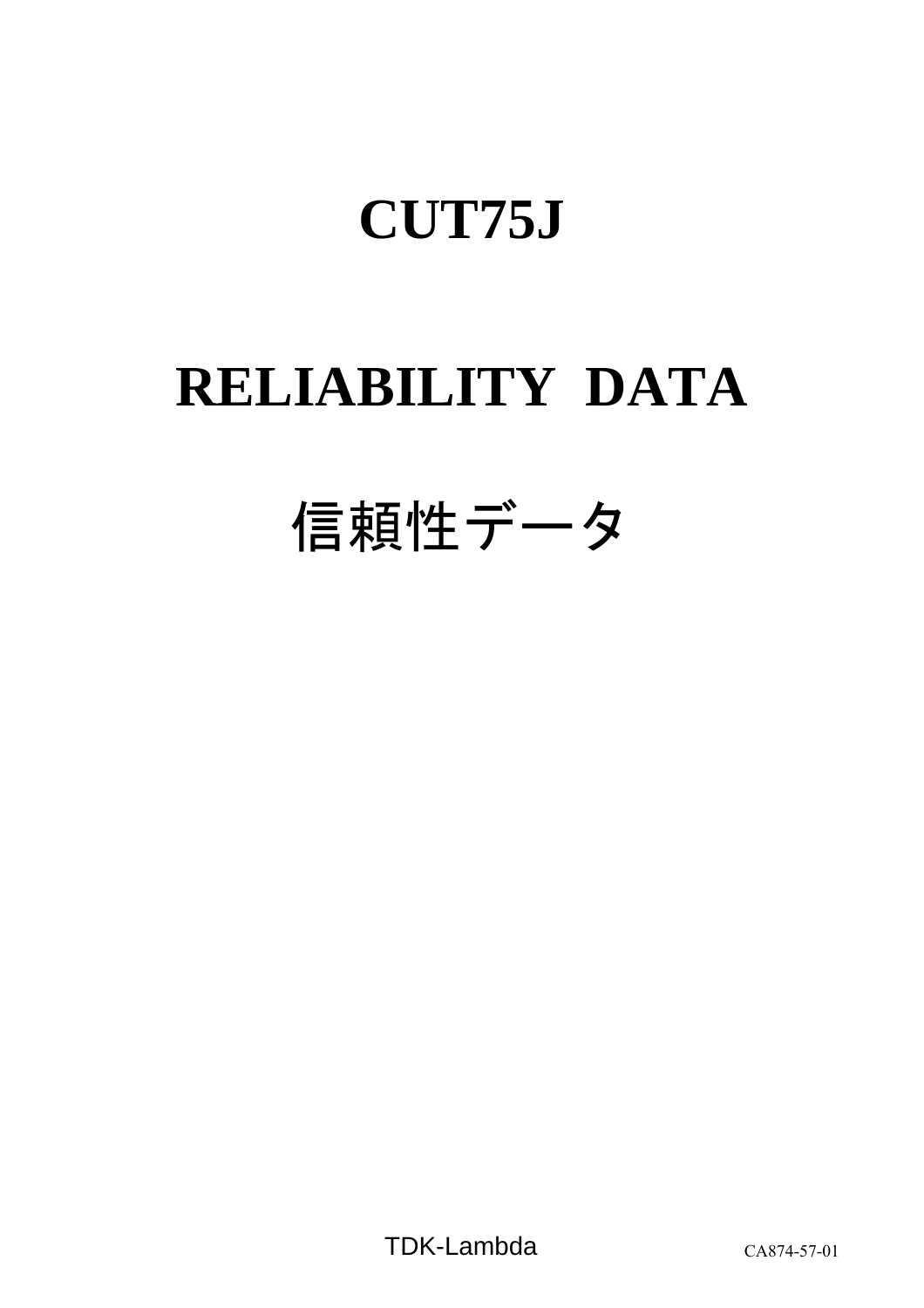# **INDEX**

|                                                                            | <b>PAGE</b> |
|----------------------------------------------------------------------------|-------------|
|                                                                            |             |
| 2. 部品ディレーティング Component Derating ………………………………… R-2~7                       |             |
| 3. 主要部品温度上昇值 Main Components Temperature Rise △T List ············· R-8∼11 |             |
| 4. 電解コンデンサ推定寿命計算値 Electrolytic Capacitor Lifetime …………… R-12~23            |             |
|                                                                            |             |
| 6. 振動試験 Vibration Test ………………………………………………… R-26                            |             |
| 7. ノイズシミュレート試験 Noise Simulate Test ………………………………… R-27                      |             |
| 8. 熱衝擊試験 Thermal Shock Test ……………………………………… R-28                           |             |
|                                                                            |             |

※ 試験結果は、代表データでありますが、全ての製品はほぼ同等な特性を示します。 従いまして、以下の結果は参考値とお考え願います。 Test results are typical data. Nevertheless the following results are considered to be reference data because all units have nearly the same characteristics.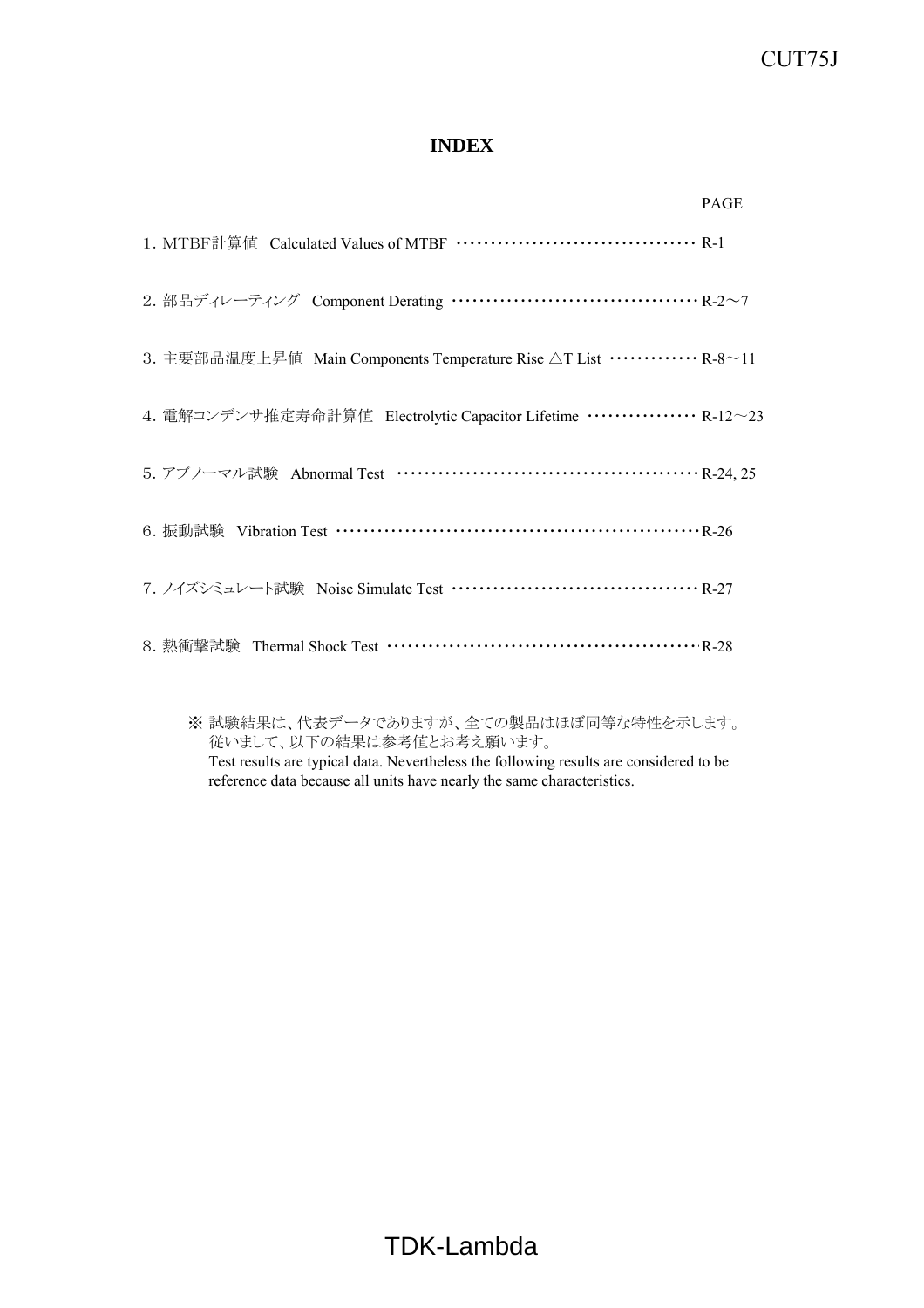### 1.**MTBF**計算値 **Calculated Values of MTBF**

### **MODEL** : **CUT75J-522**

### **(1)** 算出方法 **Calculating Method**

JEITA (RCR-9102B)の部品点数法で算出されています。 それぞれの部品ごとに、部品故障率λGが与えられ、各々の点数によって決定されます。 Calculated based on part count reliability projection of JEITA (RCR-9102B). Individual failure rates  $\lambda_G$  is given to each part and MTBF is calculated by the count of each part.

<算出式>  $(\lambda_c \pi_o)$ 6 1  $=\frac{1}{1} \times 10^6 = \frac{1}{1} \times 10^{-1}$  $\sum_{i=1}^n$ *i*  $\sum_{i=1}^{} n_i (\lambda_{\overline{G}} \pi_{\overline{Q}})_i$  $MTBF = \frac{1}{\lambda_{\text{equip}}} \times 10^6 = \frac{1}{\sum_{n=1}^{n} (\lambda_n \pi)^n}$ 

時間(Hours)

- λequip :全機器故障率 (故障数/10 $^6$ 時間) Total Equipment Failure Rate (Failure  $\frac{10^{6}$  Hours)
	- $\lambda_{\rm G}$  :i 番目の同属部品に対する故障率 (故障数/10 $^6$ 時間) Generic Failure Rate for The ith Generic Part (Failure  $/10^6$  Hours)
	- ni :i 番目の同属部品の個数 Quantity of ith Generic Part
	- n :異なった同属部品のカテゴリーの数 Number of Different Generic Part Categories
	- $\pi_{\mathsf{Q}}$  :i番目の同属部品に対する品質ファクタ ( $\pi_{\mathsf{Q}}$ =1) Generic Quality Factor for The ith Generic Part  $(\pi_0=1)$

### **(2) MTBF**値 **MTBF Values**

GF : 地上固定 (Ground, Fixed)

RCR-9102B MTBF ≒  $169.333$  時間 (Hours)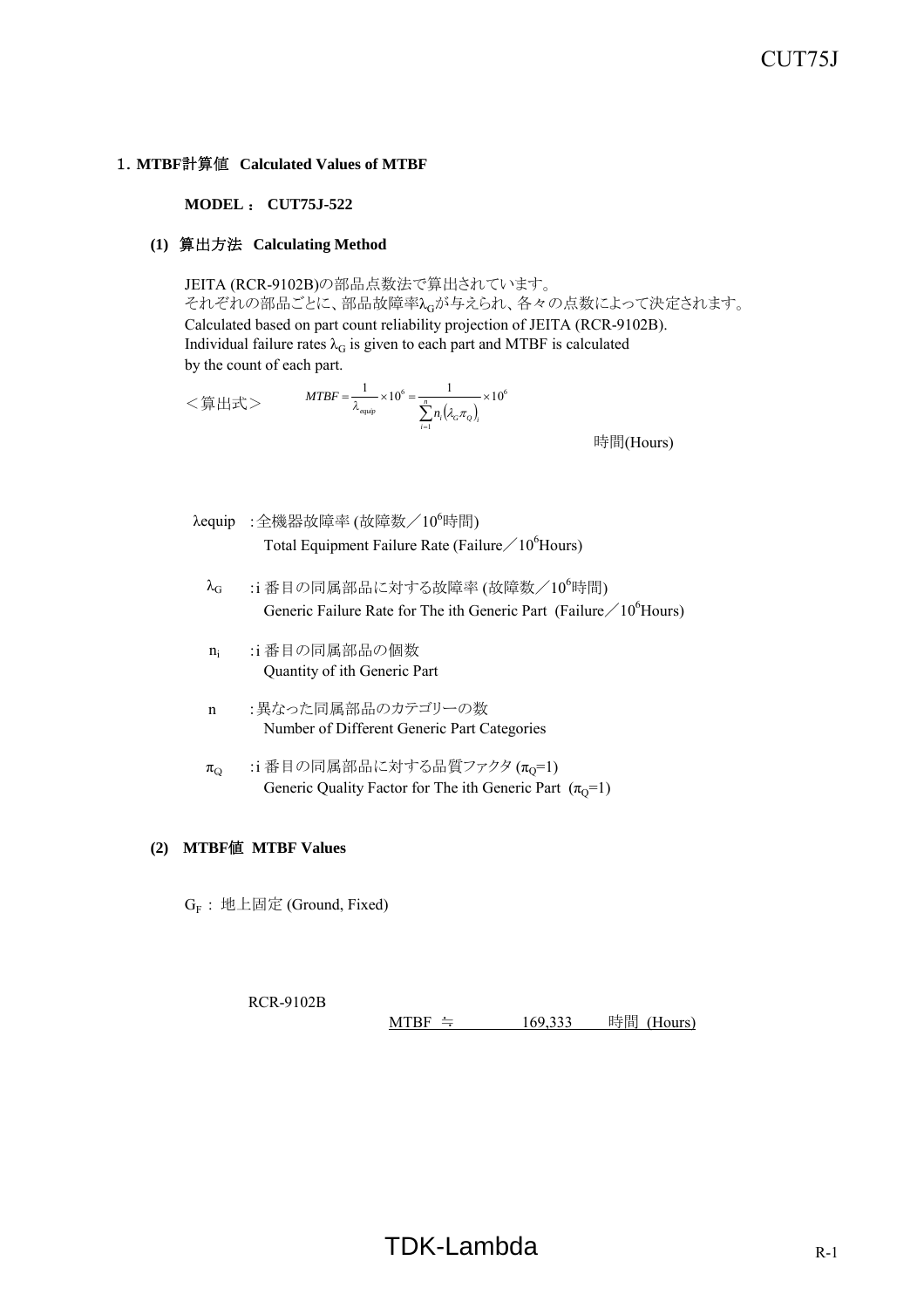### 2.部品ディレーティング **Components Derating**

#### **MODEL** : **CUT75J-522**

#### **(1)** 算出方法 **Calculating Method**

(a) 測定方法 Measuring method

| ·取付方法           | :標準取付:B              | ・周囲温度                      | :50 $\degree$ C           |
|-----------------|----------------------|----------------------------|---------------------------|
| Mounting method | Standard mounting: B | Ambient temperature        |                           |
| ・入力電圧           | $:100,230$ VAC       | ・出力電圧、電流                   | $\therefore$ 5V, 8A(100%) |
|                 |                      |                            | $+12V, 2.5A(100\%)$       |
|                 |                      |                            | $-12V, 0.5A(100\%)$       |
| Input voltage   |                      | Output voltage $&$ current |                           |

(b) 半導体 Semiconductors

 ケース温度、消費電力、熱抵抗より使用状態の接合点温度を求め 最大定格、接合点温度との比較を求めました。 Compared with maximum junction temperature and actual one which is calculated based on case temperature, power dissipation and thermal impedance.

(c) IC、抵抗、コンデンサ等 IC, Resistors, Capacitors, etc.

 周囲温度、使用状態、消費電力など、個々の値は設計基準内に入っています。 Ambient temperature, operating condition, power dissipation and so on are within derating criteria.

(d) 熱抵抗算出方法 Calculating method of thermal impedance

$$
\theta j - c = \frac{Tj(max) - Tc}{Pch(max)} \qquad \theta j - l = \frac{Tj(max) - Tl}{Pch(max)}
$$

- Tc :ディレーティングの始まるケース温度 一般に25℃ Case Temperature at Start Point of Derating;25℃ in General
- Tl :ディレーティングの始まるリード温度 一般に25℃ Lead Temperature at Start Point of Derating;25℃ in General

Pj(max) :最大チャネル損失

- (Pch(max)) Maximum Channel Dissipation
- Tj(max) :最大接合点(チャネル)温度 (Tch(max)) Maximum Junction (channel) Temperature
- θi-c :接合点(チャネル)からケースまでの熱抵抗
- (θch-c) Thermal Impedance between Junction (channel) and Case
- θj-l :接合点(チャネル)からリードまでの熱抵抗 Thermal Impedance between Junction (channel) and Lead

# $TDK-Lambda$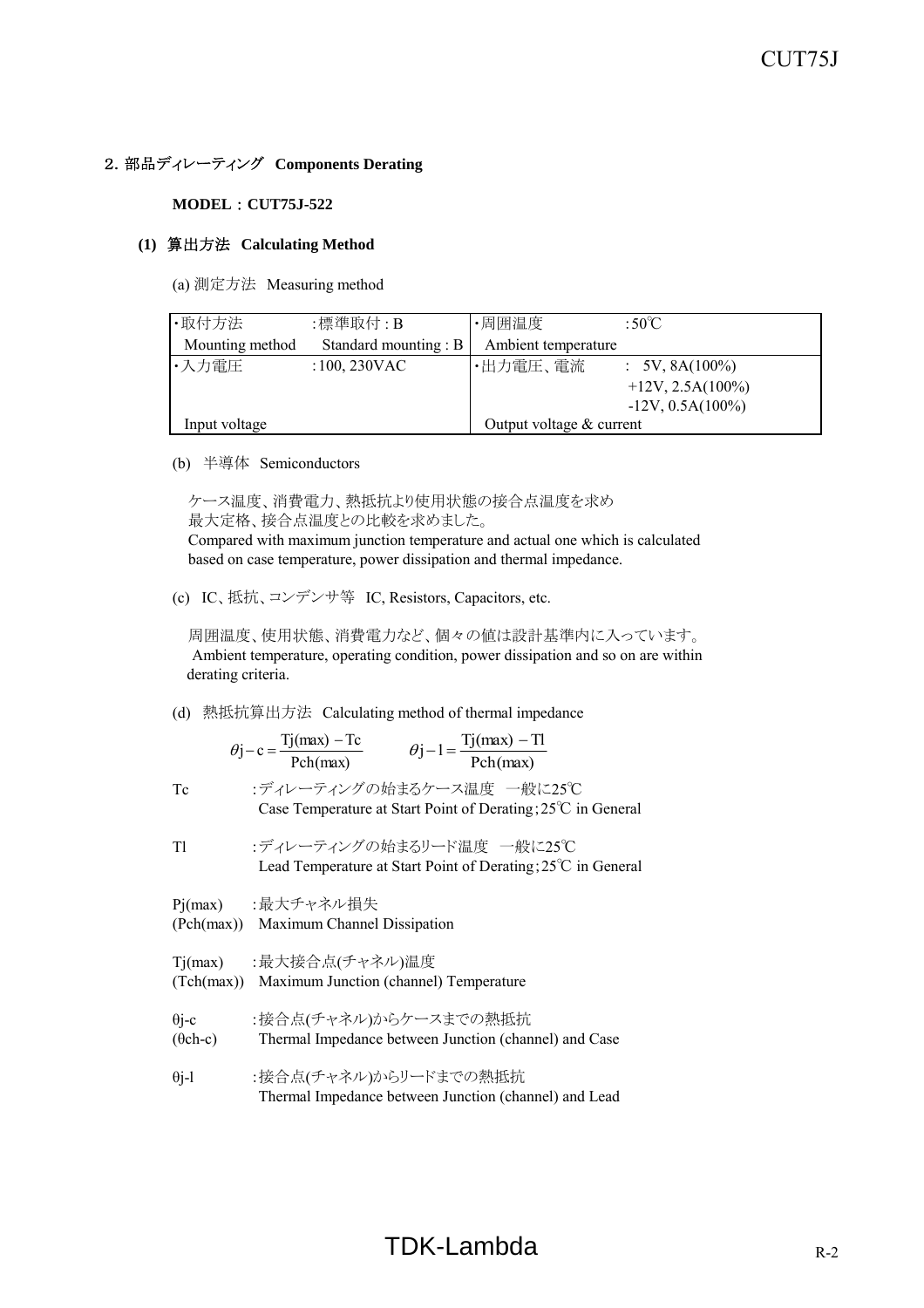| 部品番号<br>Location No. | $Vin = 100VAC$                                   | $Load = 100\%$                | $Ta = 50^{\circ}C$   |
|----------------------|--------------------------------------------------|-------------------------------|----------------------|
| D <sub>1</sub>       | T <sub>j</sub> (max) = 150 °C                    | $\theta$ j-c = 6.0 °C/W       |                      |
| <b>D3SB60</b>        | $Pd = 1.389W$                                    | $\Delta$ Tc=59.6 °C           | Tc=109.6 $°C$        |
| <b>SHINDENGEN</b>    | Tj=Tc+ (( $\theta$ j-c) × Pd )= 117.9 °C         |                               |                      |
|                      | $D.F. = 78.6 \%$                                 |                               |                      |
| Q1                   | Tch (max) = $150^{\circ}$ C                      | $\theta$ ch-c = 3.38 °C/W     | Pch $(max) = 37 W$   |
| FMV06N60ES           | $Pch = 0.959 W$                                  | $\Delta Tc = 44.7$ °C         | Tc= $94.7^{\circ}$ C |
| <b>FUJI ELECTRIC</b> | $Tj = Tc + ((\theta ch-c) \times Pch) = 98.0$ °C |                               |                      |
|                      | D.F. $=65.3\%$                                   |                               |                      |
| Q <sub>2</sub>       | Tch (max) = $150^{\circ}$ C                      | $\theta$ ch-c = 3.38 °C/W     | Pch $(max) = 37 W$   |
| FMV06N60ES           | $Pch = 0.739 W$                                  | $\Delta Tc = 42.6 \text{ °C}$ | $Te=92.6^{\circ}C$   |
| <b>FUJI ELECTRIC</b> | $Tj = Tc + ((\theta ch-c) \times Pch) = 95.1$ °C |                               |                      |
|                      | D.F. $=63.4\%$                                   |                               |                      |
| D51                  | Tj (max) = 175 °C                                | $\theta$ j-c = 3.95°C/W       |                      |
| STPS30H60CFP         | $Pd = 4.758W$                                    | $\triangle$ Tc=72.2 °C        | Tc=122.2 $\degree$ C |
| <b>ST</b>            | Tj=Tc+(( $\theta$ j-c) × Pd)=141.0 °C            |                               |                      |
|                      | D.F. = 80.6 $\%$                                 |                               |                      |
| D <sub>61</sub>      | T <sub>j</sub> (max) = $150^{\circ}$ C           | $\theta$ j-c = 1.75 °C/W      |                      |
| YG865C12R            | $Pd = 1.367W$                                    | $\Delta$ Tc=53.6 °C           | Tc=103.6 $°C$        |
| <b>FUJI ELECTRIC</b> | Tj= Tc+ ((θj-c) × Pd )= 106.0 °C                 |                               |                      |
|                      | D.F. = $70.7\%$                                  |                               |                      |
| D <sub>62</sub>      | Tj (max) = $150^{\circ}$ C                       | $\theta$ j-c = 1.75 °C/W      |                      |
| YG865C12R            | $Pd = 0.221W$                                    | $\Delta$ Tc=47.5 °C           | Tc=97.5 $\degree$ C  |
| <b>FUJI ELECTRIC</b> | Tj=Tc+ (( $\theta$ j-c) × Pd)= 97.9 °C           |                               |                      |
|                      | D.F. $=65.3\%$                                   |                               |                      |

### **(2)** 部品ディレーティング表 **Component Derating List**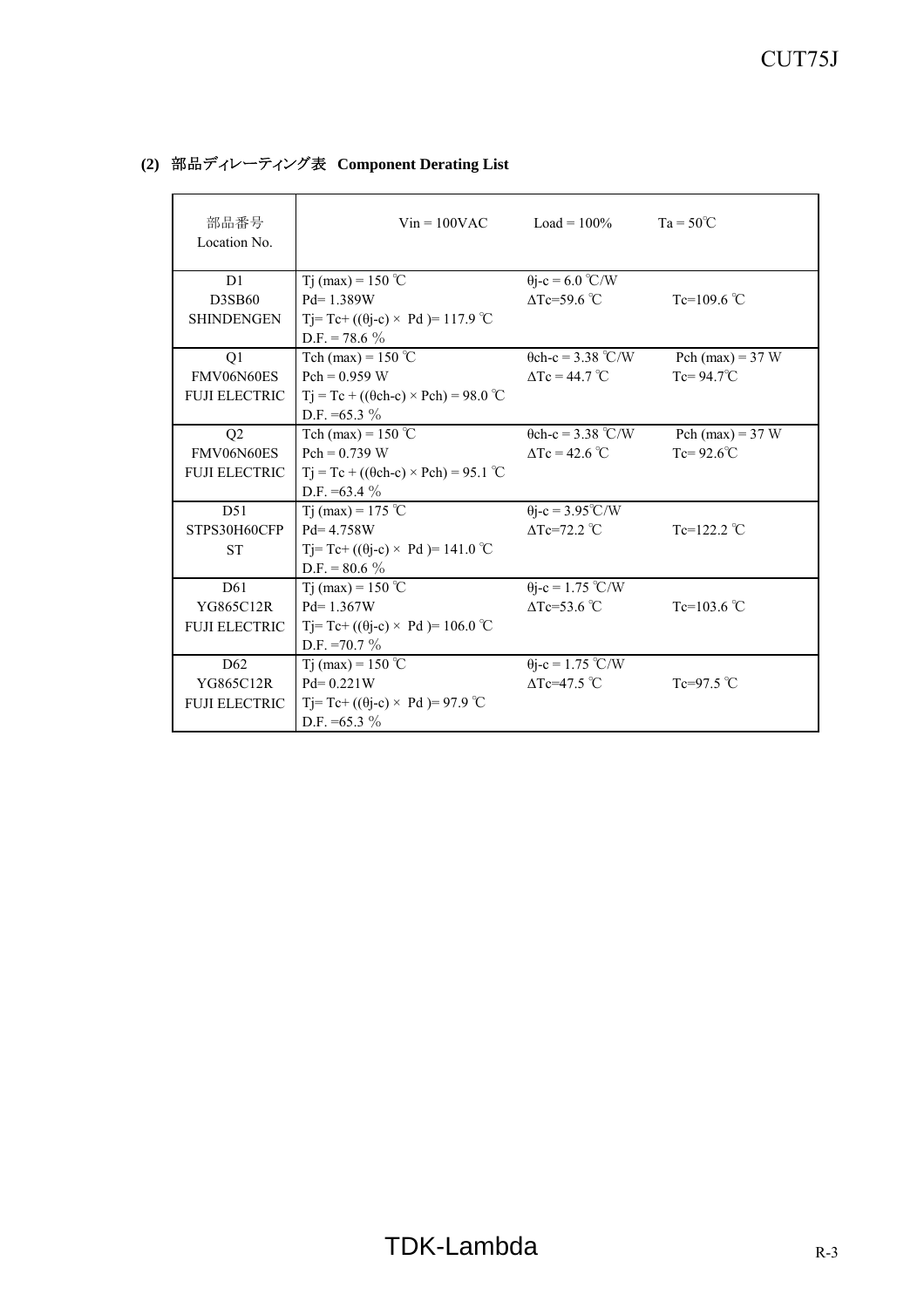| 部品番号<br>Location No. | $V$ in = 200VAC                                  | $Load = 100\%$              | $Ta = 50^{\circ}C$    |
|----------------------|--------------------------------------------------|-----------------------------|-----------------------|
| D <sub>1</sub>       | T <sub>j</sub> (max) = 150 °C                    | $\theta$ j-c = 6.0 °C/W     |                       |
| <b>D3SB60</b>        | $Pd = 0.629W$                                    | $\triangle$ Tc=40.4 °C      | Tc=90.4 $\degree$ C   |
| <b>SHINDENGEN</b>    | Tj=Tc+ (( $\theta$ j-c) × Pd)=94.2 °C            |                             |                       |
|                      | D.F. = $62.8\%$                                  |                             |                       |
| Q1                   | Tch (max) = $150^{\circ}$ C                      | $\theta$ ch-c = 3.38 °C/W   | Pch $(max) = 37$ W    |
| FMV06N60ES           | $Pch = 0.951 W$                                  | $\Delta Tc = 40.7^{\circ}C$ | $Tc = 90.7$ °C        |
| <b>FUJI ELECTRIC</b> | $Tj = Tc + ((\theta ch-c) \times Pch) = 93.9$ °C |                             |                       |
|                      | D.F. $=62.6\%$                                   |                             |                       |
| Q <sub>2</sub>       | Tch (max) = $150$ °C                             | $\theta$ ch-c = 3.38 °C/W   | Pch $(max) = 37 W$    |
| FMV06N60ES           | $Pch = 0.821 W$                                  | $\Delta Tc = 39.8$ °C       | $Tc = 89.8^{\circ}C$  |
| <b>FUJI ELECTRIC</b> | $Tj = Tc + ((\theta ch-c) \times Pch) = 92.6$ °C |                             |                       |
|                      | D.F. $=61.7\%$                                   |                             |                       |
| D51                  | Tj (max) = 175 °C                                | $\theta$ j-c = 3.95°C/W     |                       |
| STPS30H60CFP         | $Pd = 4.776W$                                    | $\Delta$ Tc=68.6 °C         | Tc=118.6 $^{\circ}$ C |
| <b>ST</b>            | Tj=Tc+ (( $\theta$ j-c) × Pd )= 137.5 °C         |                             |                       |
|                      | D.F. = 78.6 $%$                                  |                             |                       |
| D <sub>61</sub>      | T <sub>1</sub> (max) = $150^{\circ}$ C           | $\theta$ j-c = 1.75 °C/W    |                       |
| YG865C12R            | $Pd = 1.369W$                                    | $\triangle$ Tc=51.6 °C      | Tc=101.6 $°C$         |
| <b>FUJI ELECTRIC</b> | Tj= Tc+ (( $\theta$ j-c) × Pd )= 104.0 °C        |                             |                       |
|                      | D.F. $=69.3\%$                                   |                             |                       |
| D <sub>62</sub>      | Tj (max) = $150^{\circ}$ C                       | $\theta$ j-c = 1.75 °C/W    |                       |
| YG865C12R            | $Pd = 0.224W$                                    | $\triangle$ Tc=46.2 °C      | Tc=96.2 $\degree$ C   |
| <b>FUJI ELECTRIC</b> | Tj=Tc+ (( $\theta$ j-c) × Pd)=96.6 °C            |                             |                       |
|                      | D.F. $=64.4\%$                                   |                             |                       |

### **(2)** 部品ディレーティング表 **Component Derating List**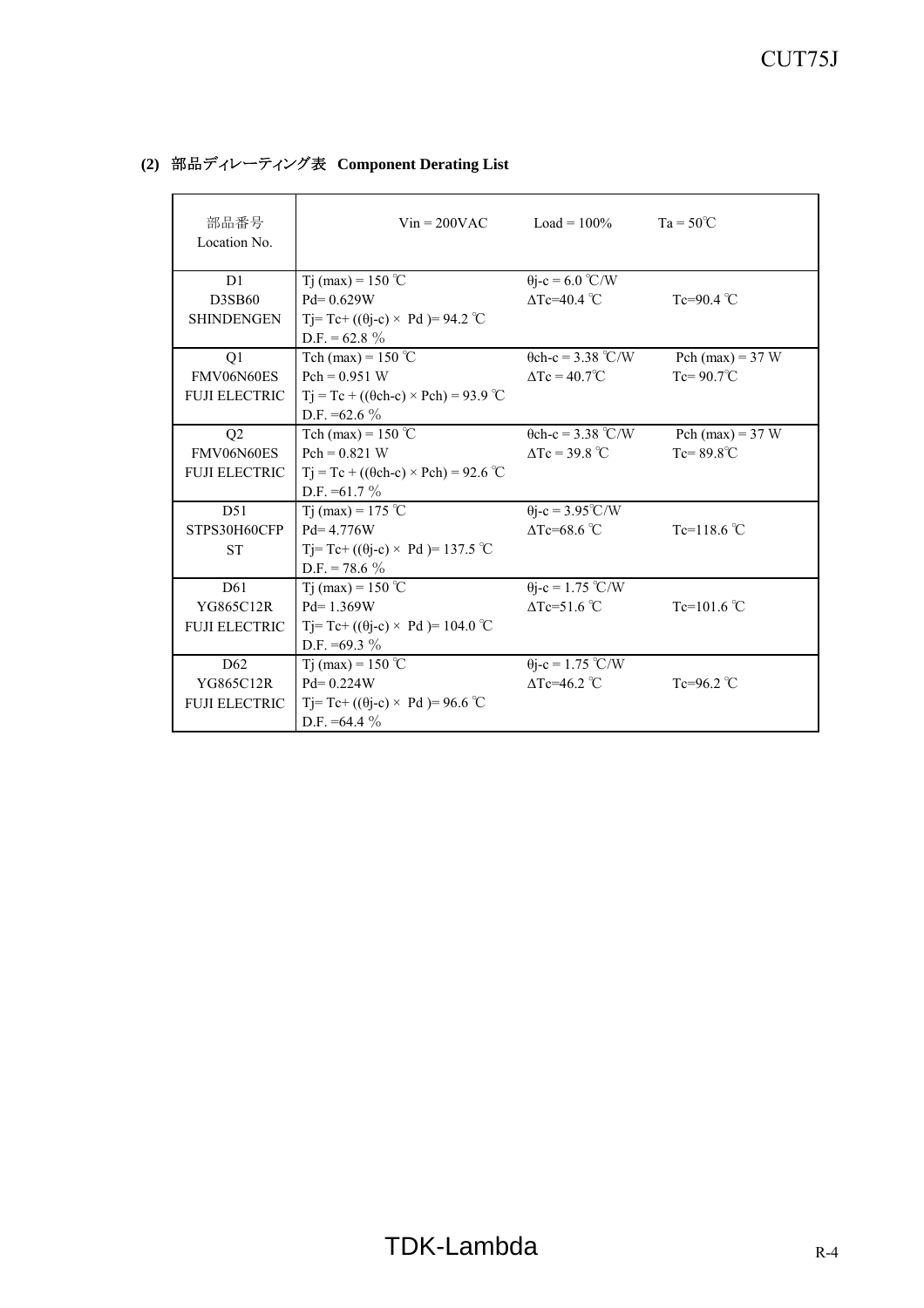#### **(1)** 算出方法 **Calculating Method**

(a) 測定方法 Measuring method

| ·取付方法           | :標準取付:B              | ・周囲温度                      | :50 $\degree$ C           |
|-----------------|----------------------|----------------------------|---------------------------|
| Mounting method | Standard mounting: B | Ambient temperature        |                           |
| ・入力電圧           | $:100,230$ VAC       | ・出力電圧、電流                   | $\therefore$ 5V, 8A(100%) |
|                 |                      |                            | $+15V, 2A(100\%)$         |
|                 |                      |                            | $-15V$ , 0.4A $(100\%)$   |
| Input voltage   |                      | Output voltage $&$ current |                           |

(b) 半導体 Semiconductors

 ケース温度、消費電力、熱抵抗より使用状態の接合点温度を求め 最大定格、接合点温度との比較を求めました。 Compared with maximum junction temperature and actual one which is calculated based on case temperature, power dissipation and thermal impedance.

(c) IC、抵抗、コンデンサ等 IC, Resistors, Capacitors, etc.

 周囲温度、使用状態、消費電力など、個々の値は設計基準内に入っています。 Ambient temperature, operating condition, power dissipation and so on are within derating criteria.

(d) 熱抵抗算出方法 Calculating method of thermal impedance

$$
\theta j - c = \frac{Tj(max) - Tc}{Pch(max)} \qquad \theta j - l = \frac{Tj(max) - Tl}{Pch(max)}
$$

- Tc :ディレーティングの始まるケース温度 一般に25℃ Case Temperature at Start Point of Derating;25℃ in General
- Tl :ディレーティングの始まるリード温度 一般に25℃ Lead Temperature at Start Point of Derating;25℃ in General

Pj(max) :最大チャネル損失

- (Pch(max)) Maximum Channel Dissipation
- Tj(max) :最大接合点(チャネル)温度 (Tch(max)) Maximum Junction (channel) Temperature
- θi-c :接合点(チャネル)からケースまでの熱抵抗
- (θch-c) Thermal Impedance between Junction (channel) and Case
- θj-l :接合点(チャネル)からリードまでの熱抵抗 Thermal Impedance between Junction (channel) and Lead

# $TDK$ -Lambda  $R-5$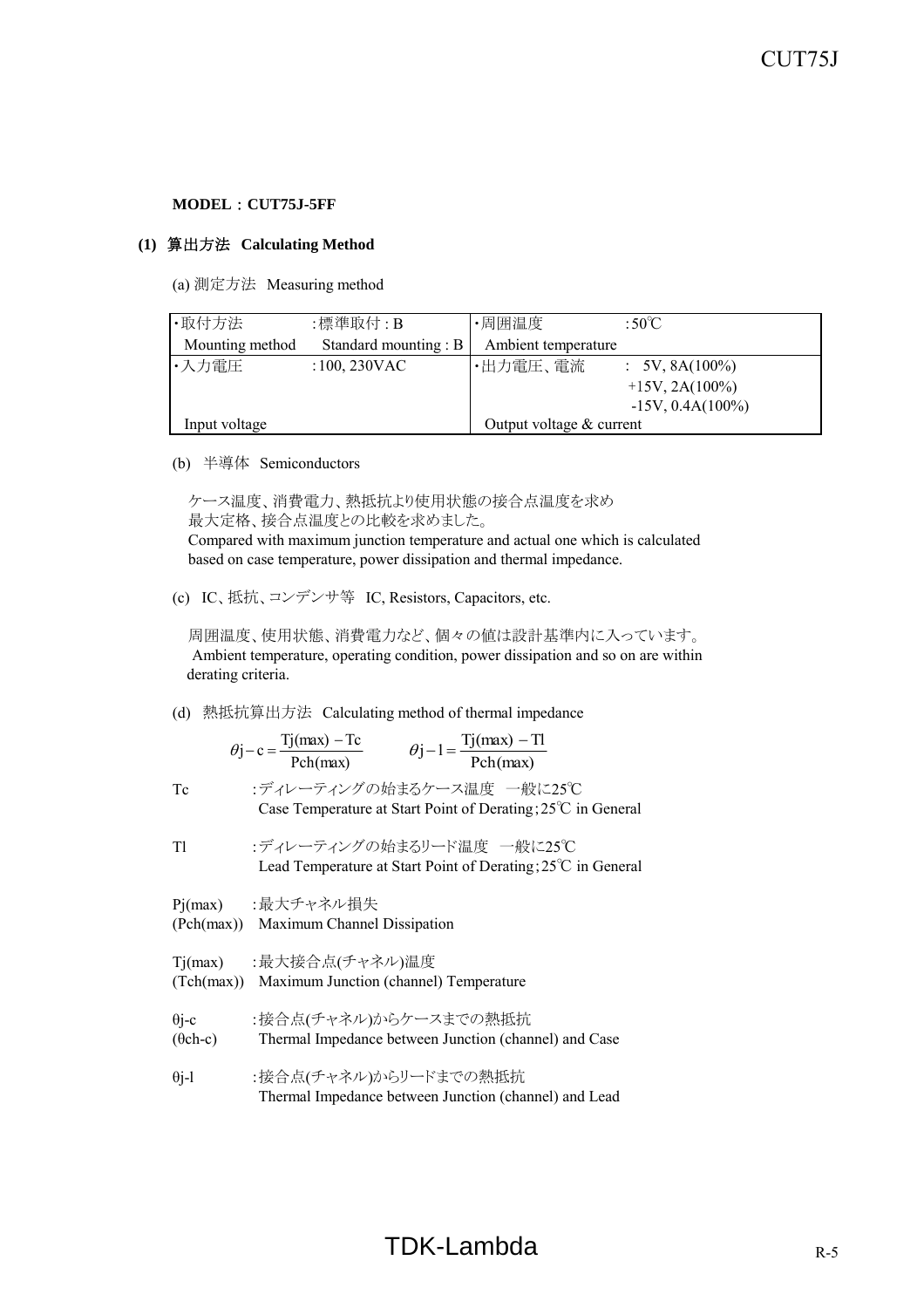| 部品番号<br>Location No. | $V$ in = 100 $V$ AC                              | $Load = 100\%$                              | $Ta = 50^{\circ}C$    |
|----------------------|--------------------------------------------------|---------------------------------------------|-----------------------|
| D1                   | T <sub>j</sub> (max) = 150 °C                    | $\theta$ j-c = 6.0 °C/W                     |                       |
| D3SB60               | $Pd = 1.451W$                                    | $\triangle Tc=48.9^{\circ}C$                | Tc=98.9 $°C$          |
| <b>SHINDENGEN</b>    | Tj=Tc+(( $\theta$ j-c) × Pd)=107.6 °C            |                                             |                       |
|                      | $D.F. = 71.7\%$                                  |                                             |                       |
| Q1                   | Tch (max) = $150^{\circ}$ C                      | $\theta$ ch-c = 3.38 °C/W                   | Pch $(max) = 37$ W    |
| FMV06N60ES           | $Pch = 0.959 W$                                  | $\Delta Tc = 46.3$ °C                       | $Te = 96.3^{\circ}C$  |
| <b>FUJI ELECTRIC</b> | $Tj = Tc + ((\theta ch-c) \times Pch) = 99.6$ °C |                                             |                       |
|                      | D.F. = 66.4 $\%$                                 |                                             |                       |
| Q <sub>2</sub>       | Tch (max) = $150$ °C                             | $\theta$ ch-c = 3.38 °C/W                   | Pch $(max) = 37 W$    |
| FMV06N60ES           | $Pch = 0.802 W$                                  | $\Delta Tc = 43.3 \text{ }^{\circ}\text{C}$ | $Te = 93.3^{\circ}C$  |
| <b>FUJI ELECTRIC</b> | $Tj = Tc + ((\theta ch-c) \times Pch) = 96.0$ °C |                                             |                       |
|                      | D.F. $=64.0\%$                                   |                                             |                       |
| D51                  | T <sub>j</sub> (max) = 175 °C                    | $\theta$ j-c = 3.95°C/W                     |                       |
| STPS30H60CFP         | $Pd = 4.758W$                                    | $\Delta$ Tc=66.3 °C                         | Tc=116.3 $^{\circ}$ C |
| <b>ST</b>            | Tj=Tc+(( $\theta$ j-c) × Pd)=135.1 °C            |                                             |                       |
|                      | $D.F. = 77.2 \%$                                 |                                             |                       |
| D <sub>61</sub>      | T <sub>1</sub> (max) = $150^{\circ}$ C           | $\theta$ j-c = 3.0 °C/W                     |                       |
| YG862C15R            | $Pd = 1.150W$                                    | $\Delta$ Tc=48.1 °C                         | Tc=98.1 $\degree$ C   |
| <b>FUJI ELECTRIC</b> | Tj= Tc+ ((θj-c) × Pd )= 101.6 °C                 |                                             |                       |
|                      | D.F. $=67.7\%$                                   |                                             |                       |
| D <sub>62</sub>      | Tj (max) = $150^{\circ}$ C                       | $\theta$ j-c = 3.0 °C/W                     |                       |
| YG862C15R            | $Pd = 0.181W$                                    | $\Delta$ Tc=42.5 °C                         | Tc=92.5 $°C$          |
| <b>FUJI ELECTRIC</b> | $T = Tc + ((\theta - c) \times Pd) = 93.0$ °C    |                                             |                       |
|                      | D.F. $=62.0\%$                                   |                                             |                       |

### **(2)** 部品ディレーティング表 **Component Derating List**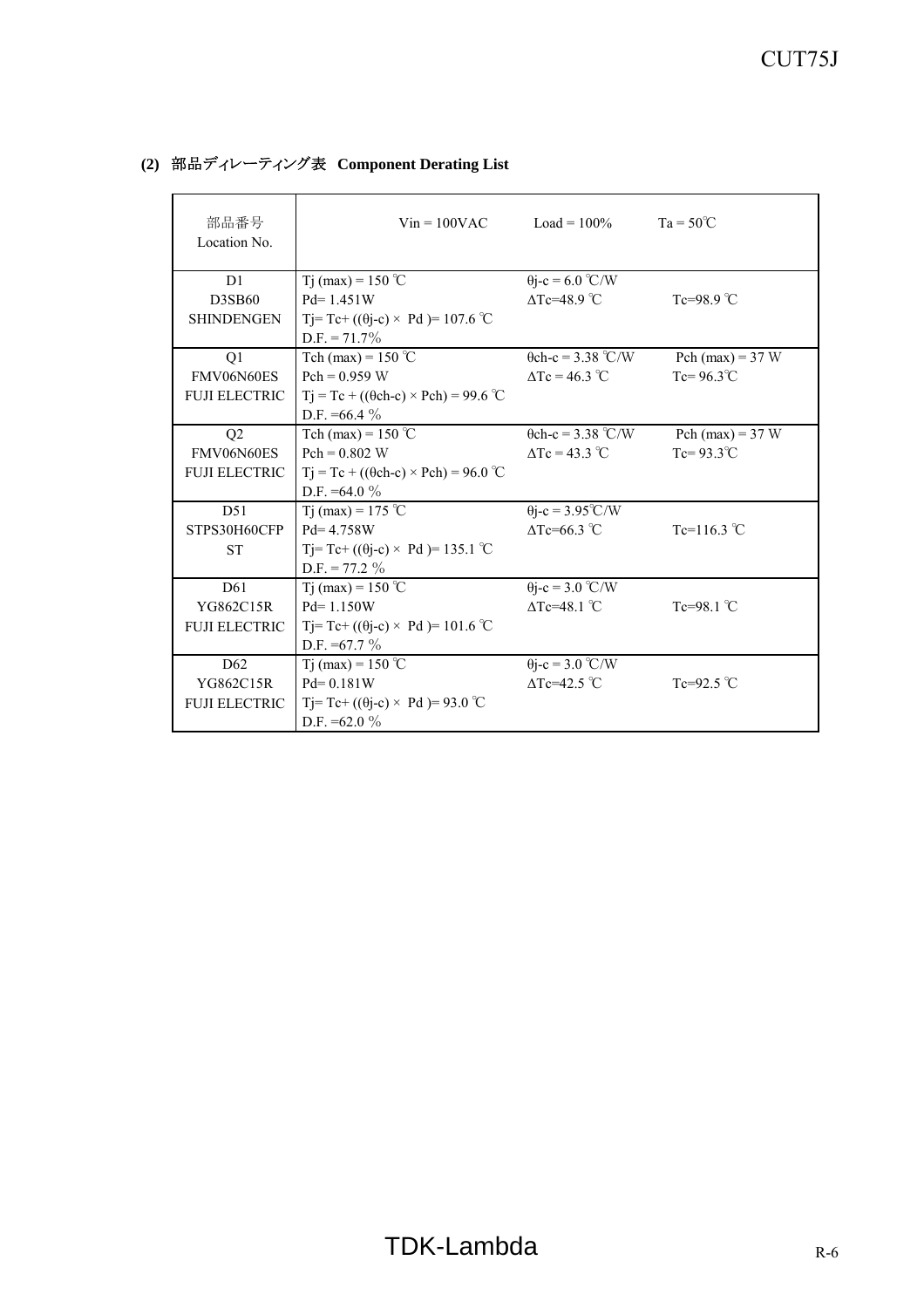| 部品番号<br>Location No. | $V$ in = 200VAC                                  | $Load = 100\%$              | $Ta = 50^{\circ}C$   |
|----------------------|--------------------------------------------------|-----------------------------|----------------------|
| D <sub>1</sub>       | Tj (max) = $150 °C$                              | $\theta$ j-c = 6.0 °C/W     |                      |
| <b>D3SB60</b>        | $Pd = 0.63W$                                     | $\triangle$ Tc=37.5 °C      | Tc=87.5 $°C$         |
| <b>SHINDENGEN</b>    | Tj=Tc+ (( $\theta$ j-c) × Pd)=91.3 °C            |                             |                      |
|                      | D.F. = 60.9 $\%$                                 |                             |                      |
| Q1                   | Tch (max) = $150^{\circ}$ C                      | $\theta$ ch-c = 3.38 °C/W   | Pch $(max) = 37 W$   |
| FMV06N60ES           | $Pch = 0.951 W$                                  | $\Delta Tc = 44.0^{\circ}C$ | $Te = 94.0^{\circ}C$ |
| <b>FUJI ELECTRIC</b> | $Tj = Tc + ((\theta ch-c) \times Pch) = 97.2$ °C |                             |                      |
|                      | D.F. $=64.8\%$                                   |                             |                      |
| Q2                   | Tch (max) = $150^{\circ}$ C                      | $\theta$ ch-c = 3.38 °C/W   | Pch (max) = $37 W$   |
| FMV06N60ES           | $Pch = 0.928 W$                                  | $\Delta Tc = 41.8$ °C       | $Tc = 91.8^{\circ}C$ |
| <b>FUJI ELECTRIC</b> | $Tj = Tc + ((\theta ch-c) \times Pch) = 95.0$ °C |                             |                      |
|                      | D.F. $=63.3\%$                                   |                             |                      |
| D51                  | T <sub>j</sub> (max) = 175 °C                    | $\theta$ j-c = 3.95°C/W     |                      |
| STPS30H60CFP         | $Pd = 4.776W$                                    | $\Delta$ Tc=63.8 °C         | Tc= $113.8$ °C       |
| <b>ST</b>            | Tj=Tc+(( $\theta$ j-c) × Pd)=132.7 °C            |                             |                      |
|                      | $D.F. = 75.8 \%$                                 |                             |                      |
| D <sub>61</sub>      | Tj (max) = $150^{\circ}$ C                       | $\theta$ j-c = 3.0 °C/W     |                      |
| YG862C15R            | $Pd = 1.153W$                                    | $\triangle$ Tc=46.4 °C      | Tc=96.4 $\degree$ C  |
| <b>FUJI ELECTRIC</b> | Tj= Tc+ (( $\theta$ j-c) × Pd )= 99.9 °C         |                             |                      |
|                      | D.F. = 66.6 $\%$                                 |                             |                      |
| D <sub>62</sub>      | Tj (max) = $150^{\circ}$ C                       | $\theta$ j-c = 3.0 °C/W     |                      |
| YG862C15R            | $Pd = 0.187W$                                    | $\Delta$ Tc=41.0 °C         | Tc=91.0 $°C$         |
| <b>FUJI ELECTRIC</b> | Tj=Tc+ (( $\theta$ j-c) × Pd)= 91.6 °C           |                             |                      |
|                      | D.F. $=61.0\%$                                   |                             |                      |

### **(2)** 部品ディレーティング表 **Component Derating List**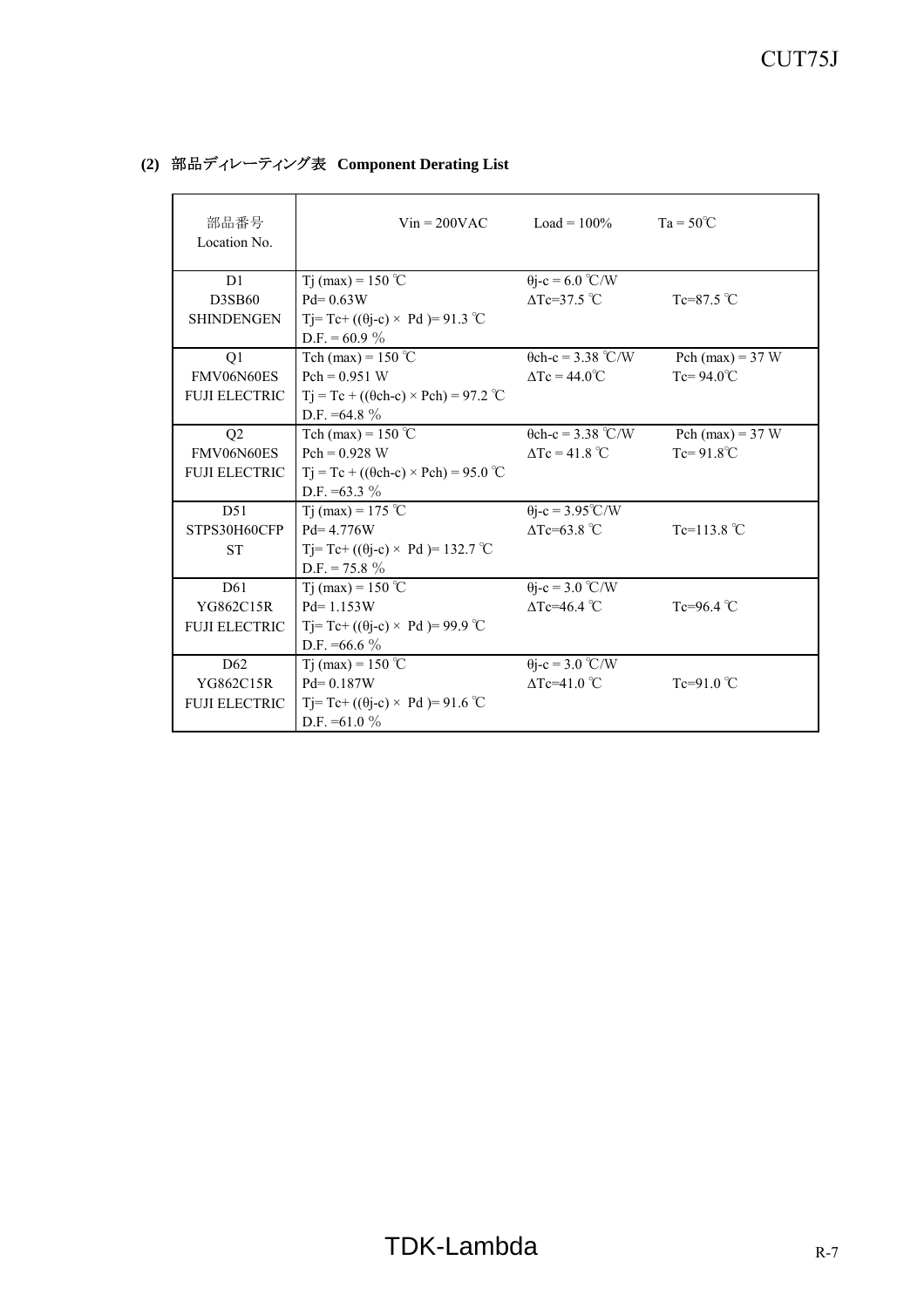### 3.主要部品温度上昇値 **Main Components Temperature Rise** △**T List**

### **MODEL : CUT75J-522**

### **(1)** 測定条件 **Measuring Conditions**

|                                                                | Mounting A                        | Mounting B               | Mounting C            | Mounting D               | Mounting E             | Mounting F                   |
|----------------------------------------------------------------|-----------------------------------|--------------------------|-----------------------|--------------------------|------------------------|------------------------------|
| 取付方法<br>Mounting Method<br>(標準取付: B)<br>(Standard Mounting: B) | CN1(INPUT)<br>,,,,,,,,,,,,,,,,,,, | CN1(INPUT)<br>in in<br>Ű | CN1(INPUT)<br>Ø       | CN1(INPUT)<br>≔<br>(⊨⊫ – | ĔΗ<br>し引き<br>CN1(INPUT | <u>ummmmmm</u><br>CN1(INPUT) |
| 入力電圧 Vin                                                       |                                   |                          |                       |                          |                        |                              |
| Input Voltage                                                  |                                   |                          | 100VAC                |                          |                        |                              |
| 出力電圧 Vo                                                        |                                   |                          |                       |                          |                        |                              |
| Output Voltage                                                 | 5VDC, +12VDC, -12VDC              |                          |                       |                          |                        |                              |
| 出力電流 Io                                                        |                                   |                          |                       |                          |                        |                              |
| Output Current                                                 |                                   |                          | 8A, 2.5A, 0.5A (100%) |                          |                        |                              |

|                     |                         | $\Delta T$ Temperature Rise (°C)                                                                           |            |            |            |            |                    |
|---------------------|-------------------------|------------------------------------------------------------------------------------------------------------|------------|------------|------------|------------|--------------------|
| 出力ディレーティング          |                         |                                                                                                            |            | $Io=100\%$ |            |            |                    |
|                     | <b>Output Derating</b>  | Ta= $45^{\circ}$ C<br>Ta= $45^{\circ}$ C<br>Ta= $50^{\circ}$ C<br>Ta= $45^{\circ}$ C<br>Ta= $45^{\circ}$ C |            |            |            |            | Ta= $40^{\circ}$ C |
| 部品番号                | 部品名                     | 取付方向                                                                                                       | 取付方向       | 取付方向       | 取付方向       | 取付方向       | 取付方向               |
| Location No.        | Part name               | Mounting A                                                                                                 | Mounting B | Mounting C | Mounting D | Mounting E | Mounting F         |
| D <sub>1</sub>      | <b>BRIDGE DIODE</b>     | 59                                                                                                         | 60         | 57         | 66         | 58         | 68                 |
| Q1                  | <b>MOSFET</b>           | 53                                                                                                         | 45         | 49         | 54         | 53         | 63                 |
| Q2                  | <b>MOSFET</b>           | 52                                                                                                         | 43         | 48         | 53         | 51         | 61                 |
| <b>T1 WIRE</b>      | <b>TRANSFORMER WIRE</b> | 64                                                                                                         | 55         | 53         | 60         | 65         | 70                 |
| <b>T1 CORE</b>      | <b>TRANSFORMER CORE</b> | 56                                                                                                         | 47         | 45         | 50         | 54         | 59                 |
| T <sub>2</sub> WIRE | <b>TRANSFORMER WIRE</b> | 52                                                                                                         | 46         | 54         | 55         | 57         | 64                 |
| <b>T2 CORE</b>      | <b>TRANSFORMER CORE</b> | 43                                                                                                         | 35         | 43         | 45         | 45         | 50                 |
| D51                 | S.B.D                   | 73                                                                                                         | 72         | 69         | 72         | 78         | 81                 |
| D <sub>61</sub>     | S.B.D                   | 57                                                                                                         | 54         | 55         | 55         | 61         | 66                 |
| D <sub>62</sub>     | S.B.D                   | 49                                                                                                         | 48         | 50         | 49         | 56         | 60                 |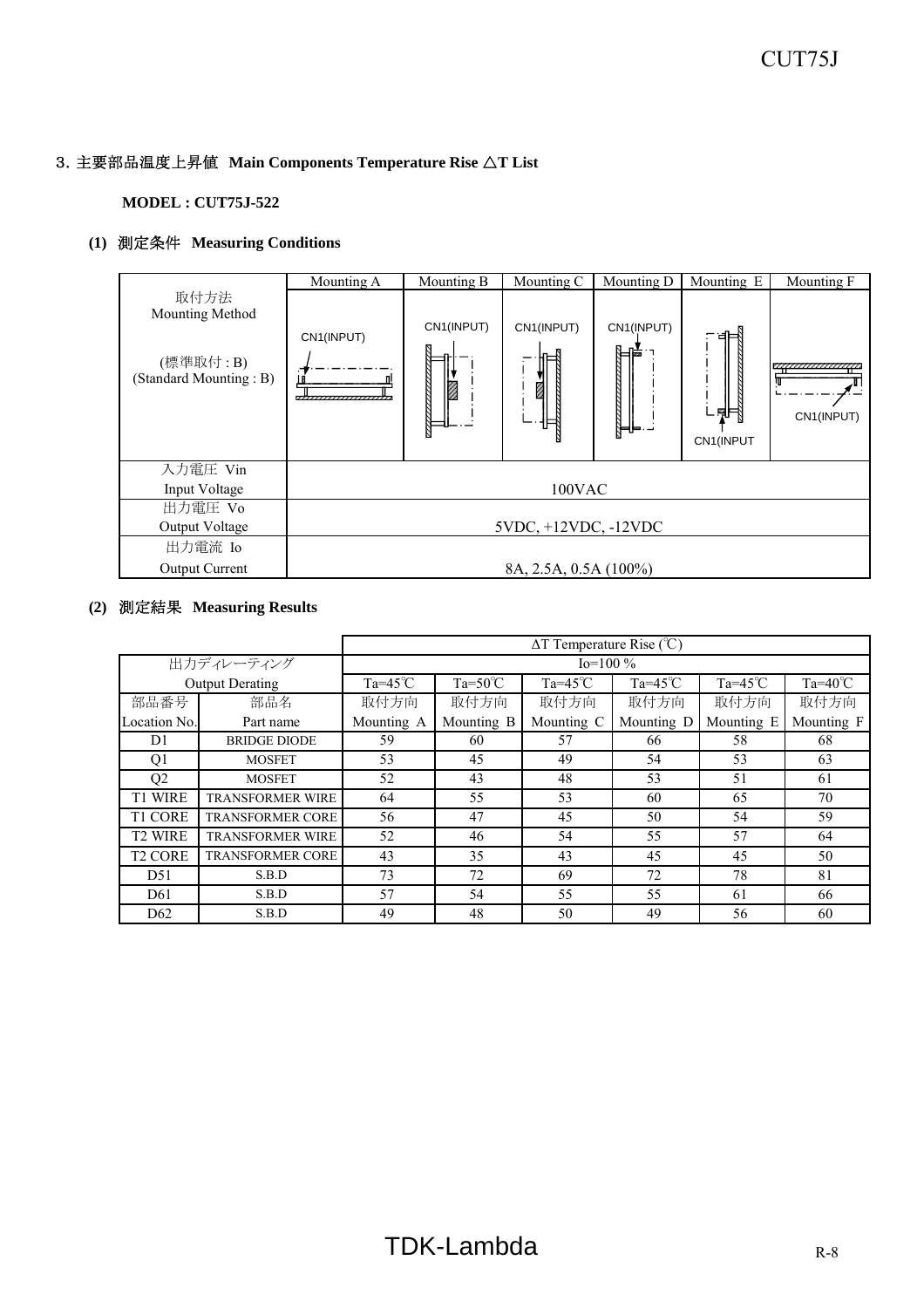# **(1)** 測定条件 **Measuring Conditions**

|                                                                | Mounting A                          | Mounting B | Mounting C            | Mounting D          | Mounting E               | Mounting F                    |
|----------------------------------------------------------------|-------------------------------------|------------|-----------------------|---------------------|--------------------------|-------------------------------|
| 取付方法<br>Mounting Method<br>(標準取付: B)<br>(Standard Mounting: B) | CN1(INPUT)<br>,,,,,,,,,,,,,,,,,,,,, | CN1(INPUT) | CN1(INPUT)<br>Ź<br>۰F | CN1(INPUT)<br>t—n—i | ĦЕ<br>니ו리다<br>CN1(INPUT) | ,,,,,,,,,,,,,,,<br>CN1(INPUT) |
| 入力電圧 Vin                                                       |                                     |            |                       |                     |                          |                               |
| Input Voltage                                                  |                                     |            | 200VAC                |                     |                          |                               |
| 出力電圧 Vo                                                        |                                     |            |                       |                     |                          |                               |
| Output Voltage                                                 | 5VDC, +12VDC, -12VDC                |            |                       |                     |                          |                               |
| 出力電流 Io                                                        |                                     |            |                       |                     |                          |                               |
| <b>Output Current</b>                                          |                                     |            | 8A, 2.5A, 0.5A (100%) |                     |                          |                               |

|                 |                         | $\Delta T$ Temperature Rise (°C) |                    |                    |                    |                    |                    |
|-----------------|-------------------------|----------------------------------|--------------------|--------------------|--------------------|--------------------|--------------------|
|                 | 出力ディレーティング              |                                  |                    | $Io=100\%$         |                    |                    |                    |
|                 | <b>Output Derating</b>  | $Ta=45^{\circ}C$                 | $Ta = 50^{\circ}C$ | Ta= $45^{\circ}$ C | Ta= $45^{\circ}$ C | Ta= $45^{\circ}$ C | Ta= $40^{\circ}$ C |
| 部品番号            | 部品名                     | 取付方向                             | 取付方向               | 取付方向               | 取付方向               | 取付方向               | 取付方向               |
| Location No.    | Part name               | Mounting A                       | Mounting B         | Mounting C         | Mounting D         | Mounting E         | Mounting F         |
| D1              | <b>BRIDGE DIODE</b>     | 41                               | 40                 | 39                 | 48                 | 39                 | 50                 |
| Q1              | <b>MOSFET</b>           | 47                               | 41                 | 44                 | 50                 | 45                 | 56                 |
| Q2              | <b>MOSFET</b>           | 47                               | 40                 | 45                 | 50                 | 45                 | 56                 |
| <b>T1 WIRE</b>  | <b>TRANSFORMER WIRE</b> | 61                               | 53                 | 51                 | 57                 | 59                 | 66                 |
| <b>T1 CORE</b>  | <b>TRANSFORMER CORE</b> | 54                               | 47                 | 45                 | 49                 | 51                 | 57                 |
| <b>T2 WIRE</b>  | <b>TRANSFORMER WIRE</b> | 51                               | 46                 | 54                 | 54                 | 54                 | 62                 |
| <b>T2 CORE</b>  | <b>TRANSFORMER CORE</b> | 44                               | 37                 | 46                 | 45                 | 44                 | 50                 |
| D51             | S.B.D                   | 69                               | 69                 | 67                 | 68                 | 72                 | 77                 |
| D <sub>61</sub> | S.B.D                   | 55                               | 52                 | 53                 | 53                 | 57                 | 62                 |
| D <sub>62</sub> | S.B.D                   | 47                               | 46                 | 49                 | 48                 | 52                 | 58                 |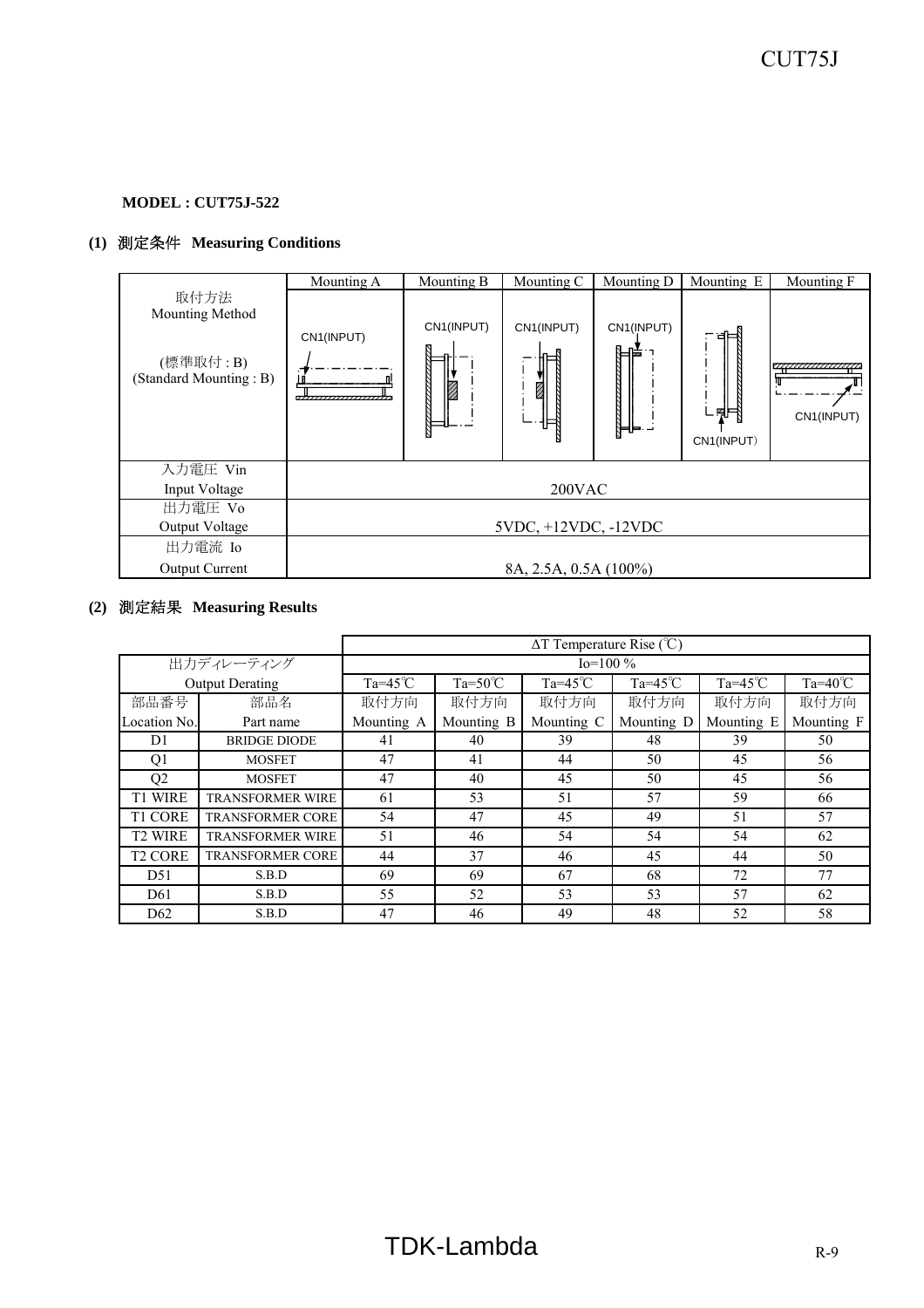# **(1)** 測定条件 **Measuring Conditions**

|                                                                | Mounting A           | Mounting B                 | Mounting C          | Mounting D                | Mounting E                                              | Mounting F                      |
|----------------------------------------------------------------|----------------------|----------------------------|---------------------|---------------------------|---------------------------------------------------------|---------------------------------|
| 取付方法<br>Mounting Method<br>(標準取付: B)<br>(Standard Mounting: B) | CN1(INPUT)           | CN1(INPUT)<br>il il i<br>Í | CN1(INPUT)<br>Ø     | CN1(INPUT)<br>o<br>┡═┞═┈╌ | ばんじょう はんしょう はんしょう はんしょう はんしょう はんしょう<br>開目<br>CN1(INPUT) | ,,,,,,,,,,,,,,,,,<br>CN1(INPUT) |
| 入力電圧 Vin                                                       |                      |                            |                     |                           |                                                         |                                 |
| Input Voltage                                                  |                      |                            | 100VAC              |                           |                                                         |                                 |
| 出力電圧 Vo                                                        |                      |                            |                     |                           |                                                         |                                 |
| Output Voltage                                                 | 5VDC, +15VDC, -15VDC |                            |                     |                           |                                                         |                                 |
| 出力電流 Io                                                        |                      |                            |                     |                           |                                                         |                                 |
| <b>Output Current</b>                                          |                      |                            | 8A, 2A, 0.4A (100%) |                           |                                                         |                                 |

|                     |                         |                    |                    | $\Delta T$ Temperature Rise (°C) |                    |                    |                    |
|---------------------|-------------------------|--------------------|--------------------|----------------------------------|--------------------|--------------------|--------------------|
|                     | 出力ディレーティング              |                    |                    | $Io=100\%$                       |                    |                    |                    |
|                     | <b>Output Derating</b>  | Ta= $45^{\circ}$ C | Ta= $50^{\circ}$ C | Ta= $45^{\circ}$ C               | Ta= $45^{\circ}$ C | Ta= $45^{\circ}$ C | Ta= $40^{\circ}$ C |
| 部品番号                | 部品名                     | 取付方向               | 取付方向               | 取付方向                             | 取付方向               | 取付方向               | 取付方向               |
| Location No.        | Part name               | Mounting A         | Mounting B         | Mounting C                       | Mounting D         | Mounting E         | Mounting F         |
| D <sub>1</sub>      | <b>BRIDGE DIODE</b>     | 54                 | 49                 | 55                               | 60                 | 55                 | 65                 |
| Q1                  | <b>MOSFET</b>           | 51                 | 46                 | 51                               | 57                 | 55                 | 60                 |
| Q2                  | <b>MOSFET</b>           | 48                 | 43                 | 49                               | 55                 | 51                 | 57                 |
| <b>T1 WIRE</b>      | <b>TRANSFORMER WIRE</b> | 63                 | 57                 | 56                               | 63                 | 66                 | 68                 |
| <b>T1 CORE</b>      | <b>TRANSFORMER CORE</b> | 55                 | 48                 | 45                               | 50                 | 55                 | 55                 |
| T <sub>2</sub> WIRE | <b>TRANSFORMER WIRE</b> | 42                 | 38                 | 49                               | 49                 | 50                 | 52                 |
| <b>T2 CORE</b>      | <b>TRANSFORMER CORE</b> | 39                 | 33                 | 43                               | 42                 | 43                 | 42                 |
| D51                 | S.B.D                   | 66                 | 66                 | 66                               | 68                 | 72                 | 74                 |
| D <sub>61</sub>     | S.B.D                   | 51                 | 48                 | 52                               | 52                 | 56                 | 57                 |
| D <sub>62</sub>     | S.B.D                   | 43                 | 43                 | 47                               | 46                 | 50                 | 51                 |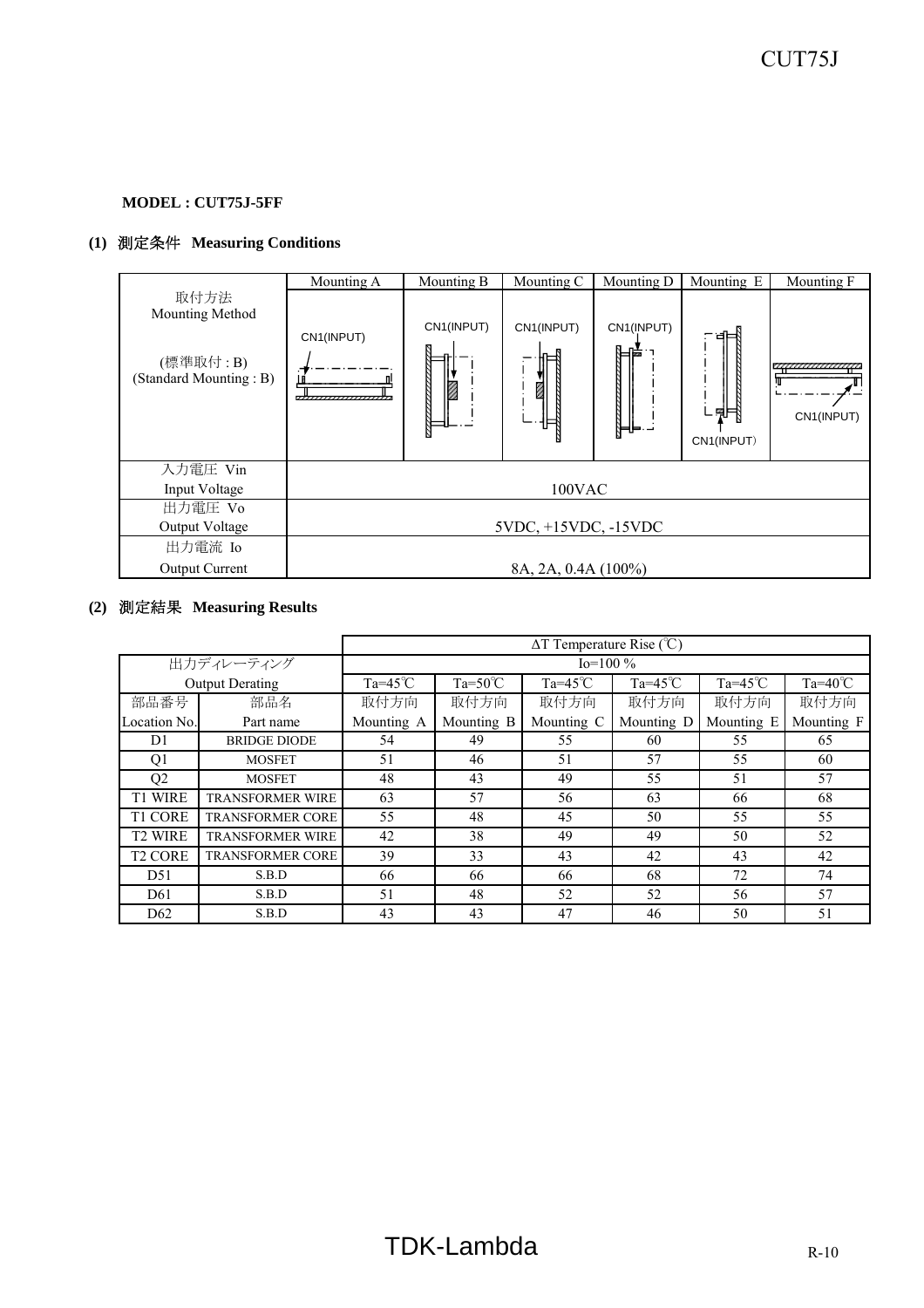# **(1)** 測定条件 **Measuring Conditions**

|                                                                | Mounting A | Mounting B | Mounting C            | Mounting D               | Mounting E               | Mounting F                    |
|----------------------------------------------------------------|------------|------------|-----------------------|--------------------------|--------------------------|-------------------------------|
| 取付方法<br>Mounting Method<br>(標準取付: B)<br>(Standard Mounting: B) | CN1(INPUT) | CN1(INPUT) | CN1(INPUT)<br>Ź<br>۰F | CN1(INPUT)<br>ਬਸ<br>∖⊨⊫⊶ | '≢⊨<br>ㄴ뚸ᄃ<br>CN1(INPUT) | ,,,,,,,,,,,,,,,<br>CN1(INPUT) |
| 入力電圧 Vin                                                       |            |            |                       |                          |                          |                               |
| Input Voltage                                                  |            |            | 200VAC                |                          |                          |                               |
| 出力電圧 Vo                                                        |            |            |                       |                          |                          |                               |
| Output Voltage                                                 |            |            | 5VDC, +15VDC, -15VDC  |                          |                          |                               |
| 出力電流 Io                                                        |            |            |                       |                          |                          |                               |
| <b>Output Current</b>                                          |            |            | 8A, 2A, 0.4A (100%)   |                          |                          |                               |

|                 |                         |                  |                    | $\Delta T$ Temperature Rise (°C) |                    |                    |                    |
|-----------------|-------------------------|------------------|--------------------|----------------------------------|--------------------|--------------------|--------------------|
|                 | 出力ディレーティング              |                  |                    | $Io=100\%$                       |                    |                    |                    |
|                 | <b>Output Derating</b>  | $Ta=45^{\circ}C$ | $Ta = 50^{\circ}C$ | Ta= $45^{\circ}$ C               | Ta= $45^{\circ}$ C | Ta= $45^{\circ}$ C | Ta= $40^{\circ}$ C |
| 部品番号            | 部品名                     | 取付方向             | 取付方向               | 取付方向                             | 取付方向               | 取付方向               | 取付方向               |
| Location No.    | Part name               | Mounting A       | Mounting B         | Mounting C                       | Mounting D         | Mounting E         | Mounting F         |
| D <sub>1</sub>  | <b>BRIDGE DIODE</b>     | 38               | 38                 | 39                               | 46                 | 39                 | 48                 |
| Q1              | <b>MOSFET</b>           | 46               | 44                 | 45                               | 53                 | 47                 | 54                 |
| Q2              | <b>MOSFET</b>           | 44               | 42                 | 45                               | 52                 | 46                 | 52                 |
| <b>T1 WIRE</b>  | <b>TRANSFORMER WIRE</b> | 60               | 56                 | 54                               | 60                 | 61                 | 65                 |
| <b>T1 CORE</b>  | <b>TRANSFORMER CORE</b> | 53               | 47                 | 45                               | 48                 | 52                 | 54                 |
| <b>T2 WIRE</b>  | <b>TRANSFORMER WIRE</b> | 42               | 38                 | 48                               | 49                 | 48                 | 51                 |
| <b>T2 CORE</b>  | <b>TRANSFORMER CORE</b> | 40               | 34                 | 43                               | 43                 | 42                 | 43                 |
| D51             | S.B.D                   | 63               | 64                 | 63                               | 65                 | 68                 | 70                 |
| D <sub>61</sub> | S.B.D                   | 49               | 46                 | 49                               | 50                 | 53                 | 54                 |
| D <sub>62</sub> | S.B.D                   | 42               | 41                 | 45                               | 44                 | 47                 | 49                 |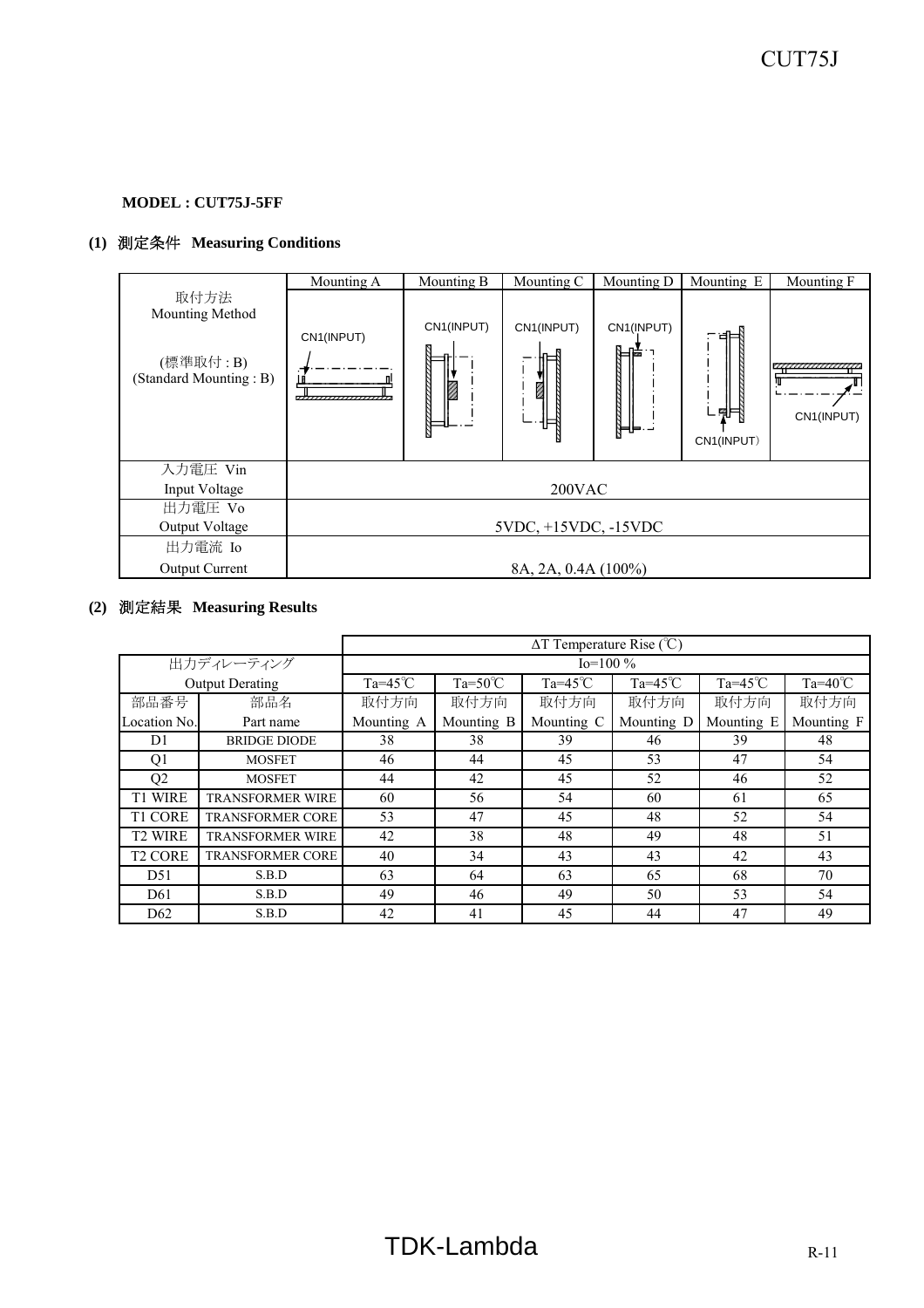### 4.電解コンデンサ推定寿命計算値 **Electrolytic Capacitor Lifetime**

### **MODEL : CUT75J-522**

空冷条件:自然空冷 **Cooling condition : Convection cooling**

取付方向 A



|  | Conditions Ta $40^{\circ}$ C : $---$ |
|--|--------------------------------------|
|  |                                      |
|  | $60^{\circ}$ C: $---$                |



|      |                  | $Vin=100VAC$ |      |                  | $Vin=200VAC$ |  |
|------|------------------|--------------|------|------------------|--------------|--|
|      | Lifetime (years) |              | Тa   | Lifetime (years) |              |  |
| 40℃  |                  |              | Load |                  |              |  |
|      |                  |              | 40   |                  |              |  |
| 10.0 |                  |              | 60   | ხ.č              |              |  |
| 6.2  |                  |              | 80   |                  |              |  |
|      |                  |              | w    |                  |              |  |

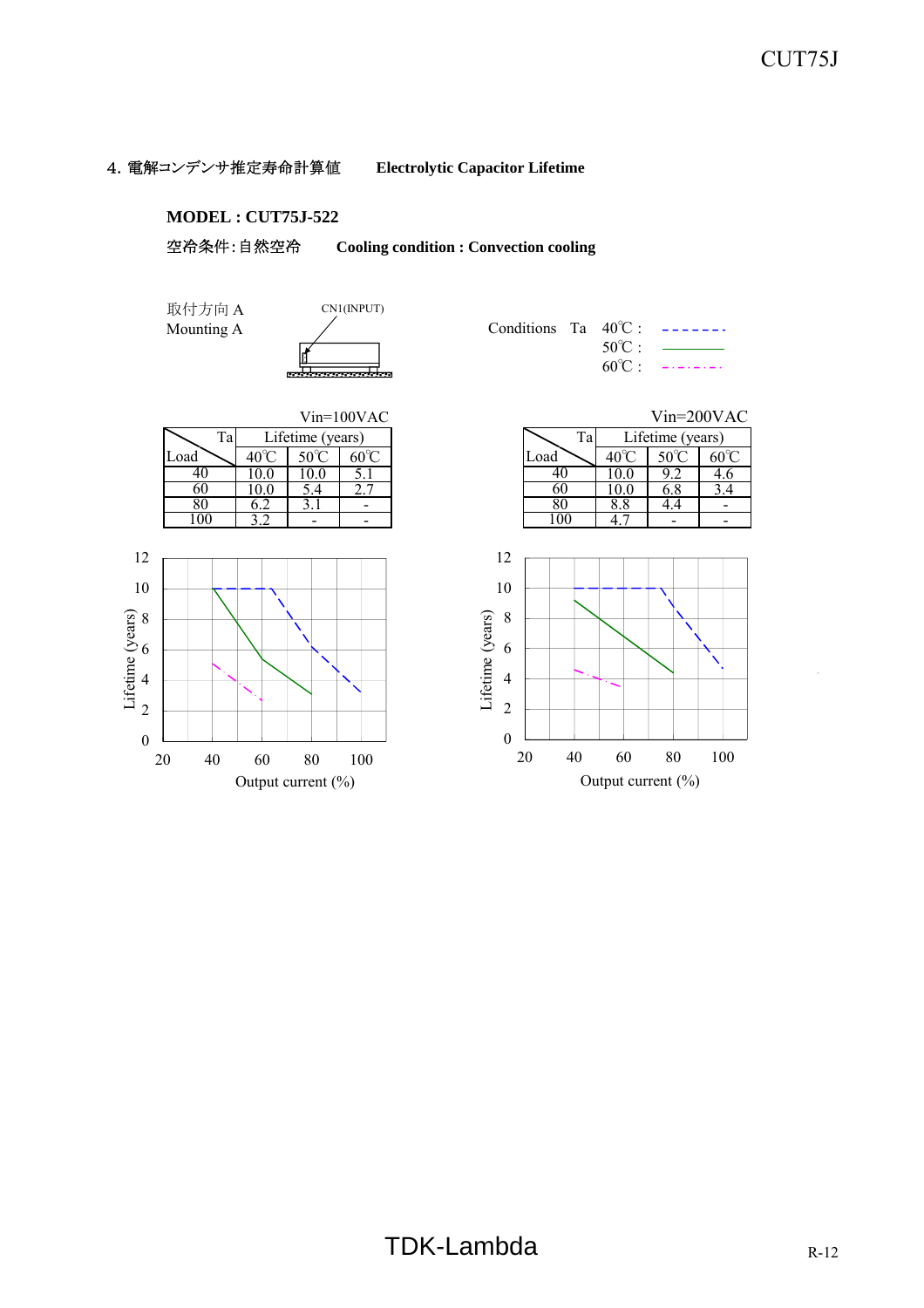

取付方向 B Mounting B  $\frac{1}{2}$  (



|  |                                          | Conditions Ta $40^{\circ}$ C: ------ |
|--|------------------------------------------|--------------------------------------|
|  | $50^{\circ}$ C $\cdot$ $\frac{1}{\cdot}$ |                                      |
|  |                                          | $60^{\circ}$ $\sim$ $       \sim$    |



|            |                  | $Vin=100VAC$ |      |                  | $Vin=200VAC$ |
|------------|------------------|--------------|------|------------------|--------------|
|            | Lifetime (years) |              | Тa   | Lifetime (years) |              |
| 4Օ°Ր       |                  |              | Load |                  |              |
|            |                  |              | 40   |                  |              |
| 10.0       |                  |              | 60   |                  |              |
| 6.0        |                  |              | 80   |                  |              |
| $\gamma$ o |                  |              | 1 ሰሰ | n 7              |              |

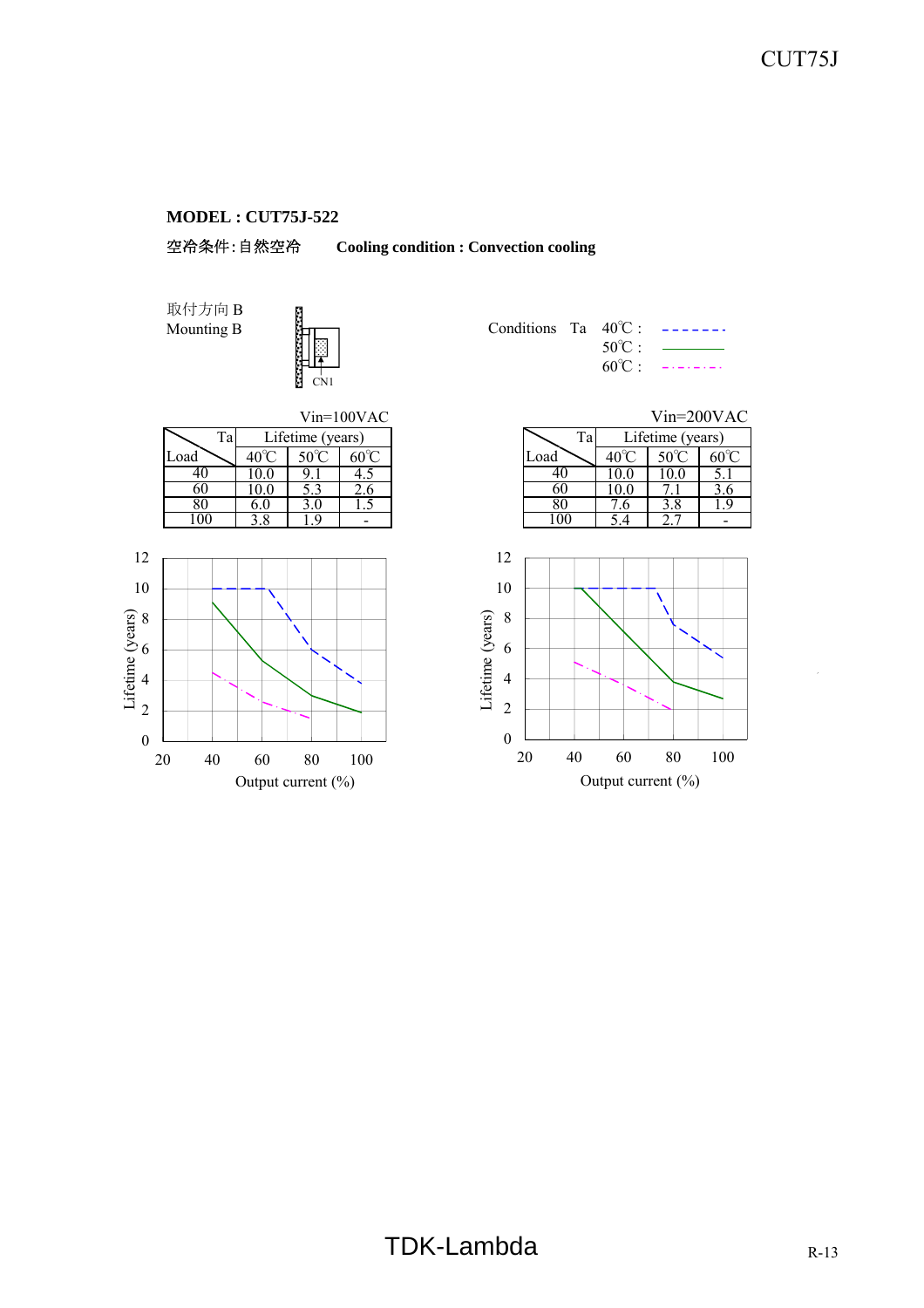空冷条件:自然空冷 **Cooling condition : Convection cooling**

取付方向 C



| Conditions Ta $40^{\circ}$ C: $---$ |  |                                  |
|-------------------------------------|--|----------------------------------|
|                                     |  | $50^{\circ}$ C : $\qquad \qquad$ |
|                                     |  | $60^{\circ}$ C: $---$            |

|                 |    |                  | $Vin=100VAC$ |      |              | $Vin=200VA$      |                |
|-----------------|----|------------------|--------------|------|--------------|------------------|----------------|
| Ta <sub>1</sub> |    | Lifetime (years) |              | Ta   |              | Lifetime (years) |                |
| Load            | 40 |                  | 60°C         | Load | $40^{\circ}$ |                  | $60^{\circ}$ C |
|                 |    | -9               |              |      |              |                  | 4.C            |
| 6U              |    | 6.8              |              | nı.  |              |                  |                |
|                 |    | ے.+              |              |      | Q<br>q       | 4.9              |                |
| LOO             |    |                  |              | 00   |              |                  |                |
|                 |    |                  |              |      |              |                  |                |



|    |     | . .              |              |  |      |     |                  |              |
|----|-----|------------------|--------------|--|------|-----|------------------|--------------|
|    |     |                  | $Vin=100VAC$ |  |      |     |                  | $Vin=200VAC$ |
| Ta |     | Lifetime (years) |              |  | Ta   |     | Lifetime (years) |              |
|    |     |                  |              |  | Load |     |                  |              |
|    | 0.0 |                  |              |  |      | ۹J) |                  |              |
|    |     |                  |              |  | 60   |     |                  |              |



# $TDK-Lambda$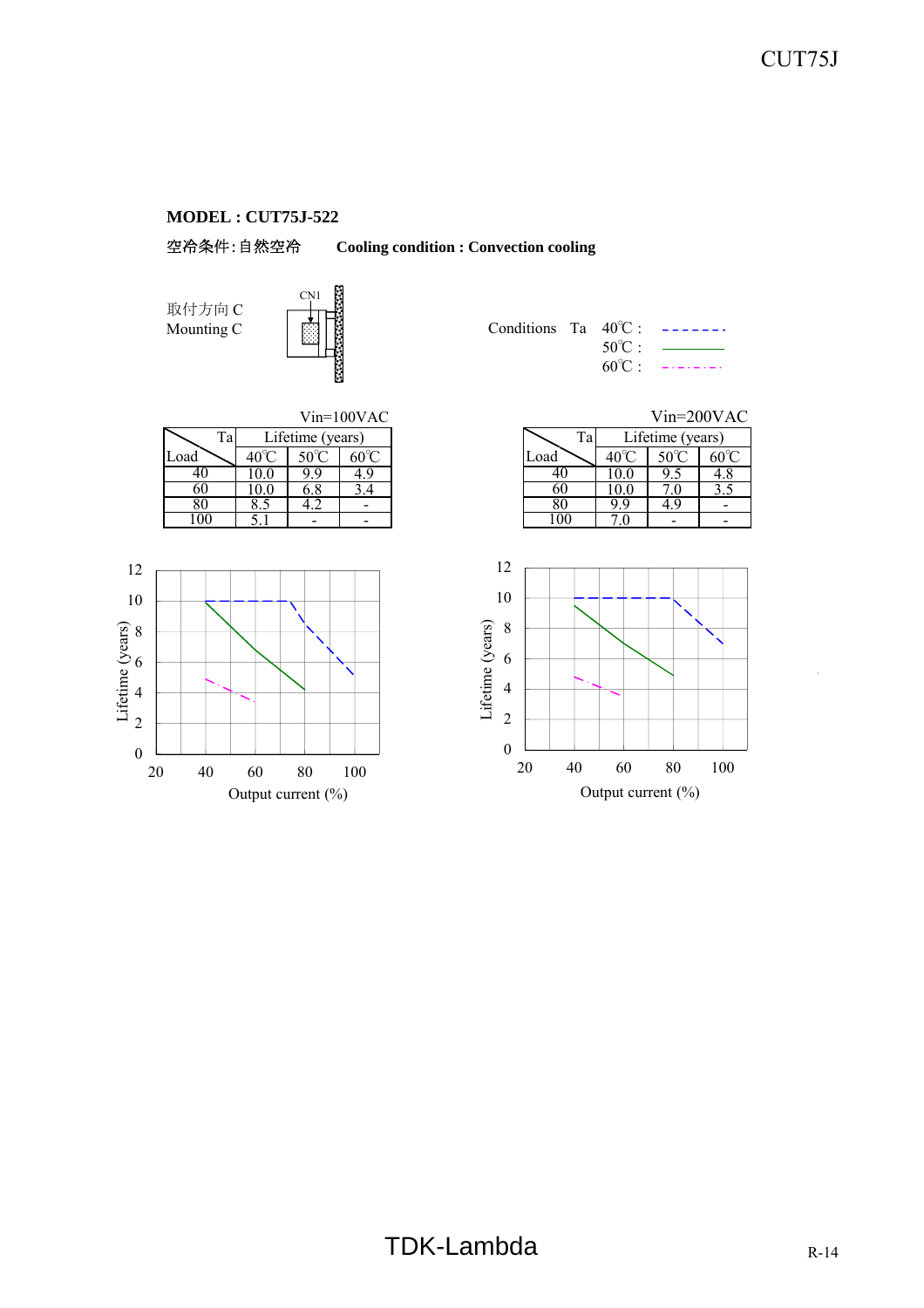空冷条件:自然空冷 **Cooling condition : Convection cooling**

取付方向 D



| Mounting D | 20022223 | Conditions Ta $40^{\circ}$ C : ------ |                |                    |
|------------|----------|---------------------------------------|----------------|--------------------|
|            |          |                                       | $50^{\circ}$ C |                    |
|            |          |                                       | $60^{\circ}$ C | المستحسن والمستحدث |

|      |                  |      | $Vin=100VAC$           |                 |              | $Vin=200VA$      |              |
|------|------------------|------|------------------------|-----------------|--------------|------------------|--------------|
| Ta   | Lifetime (years) |      |                        | Ta <sub>1</sub> |              | Lifetime (years) |              |
| Load | $40^{\circ}$     | 50°C | $60^{\circ}\mathrm{C}$ | Load            | $40^{\circ}$ | 50°C             | $60^{\circ}$ |
| 40   |                  |      | ں . ر                  | 40              | LO.C         |                  | 5.4          |
| 60   |                  |      | כ. כ                   | 60              | .0.0         |                  | 3.8          |
| ŏυ   |                  | 4. I |                        | 80              | δ.O          | 4.3              |              |
| .00  |                  |      |                        | 100             |              |                  |              |



|      |                  |                | $Vin=100VAC$ |      |              | Vin=200VAC       |                |
|------|------------------|----------------|--------------|------|--------------|------------------|----------------|
| Ta   | Lifetime (years) |                |              | Ta   |              | Lifetime (years) |                |
| Load | 40°C             | $50^{\circ}$ C | $60^{\circ}$ | Load | $40^{\circ}$ | 50°C             | $60^{\circ}$ C |
| 40   | 0.0              |                | ر. ر         | 40   | υ.           |                  |                |

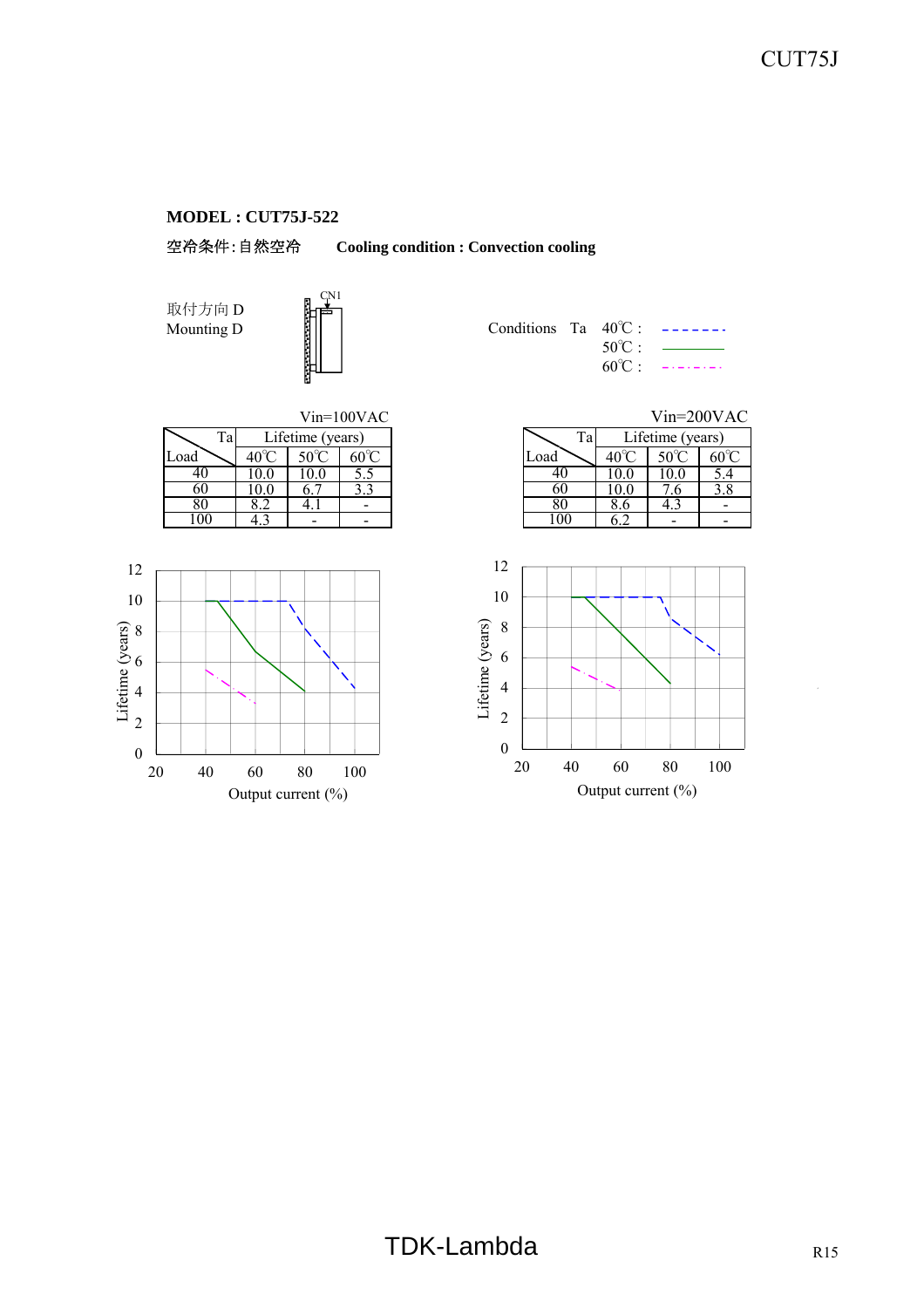

取付方向 E Mounting E  $\|\cdot\|$  (Conditions Table 10000)



|      |     | $Vin=100VAC$     |                           |  | $Vin=200VA$ |              |                  |                |
|------|-----|------------------|---------------------------|--|-------------|--------------|------------------|----------------|
| Ta   |     | Lifetime (years) |                           |  | Ta,         |              | Lifetime (years) |                |
| Load |     | $50^{\circ}$     | $\epsilon$ n $^{\circ}$ n |  | Load        | $40^{\circ}$ | $50^{\circ}$     | $60^{\circ}$ C |
| 40   | 0.0 |                  | ر . ر                     |  |             |              |                  | . ر            |
| 60   | b.8 |                  | .                         |  | 60          |              |                  | 4.1            |
| 80   |     |                  |                           |  | oι          | +. J         | 4.L              |                |
| 00   |     |                  |                           |  | $($ $()()$  |              |                  |                |



|  | Conditions Ta $40^{\circ}$ C : $---$ |
|--|--------------------------------------|
|  | $50^{\circ}$ C : $\qquad \qquad$     |
|  | $60^{\circ}$ C: $---$                |

|    |                  |  | $Vin=100VAC$ |      |    | $Vin=200VAC$     |  |
|----|------------------|--|--------------|------|----|------------------|--|
| Ta | Lifetime (years) |  |              |      | Ta | Lifetime (years) |  |
|    |                  |  |              | ∟oad |    |                  |  |
|    |                  |  |              |      |    |                  |  |
|    | 6.8              |  |              |      | 60 |                  |  |
|    |                  |  |              |      |    |                  |  |
|    |                  |  |              |      |    |                  |  |

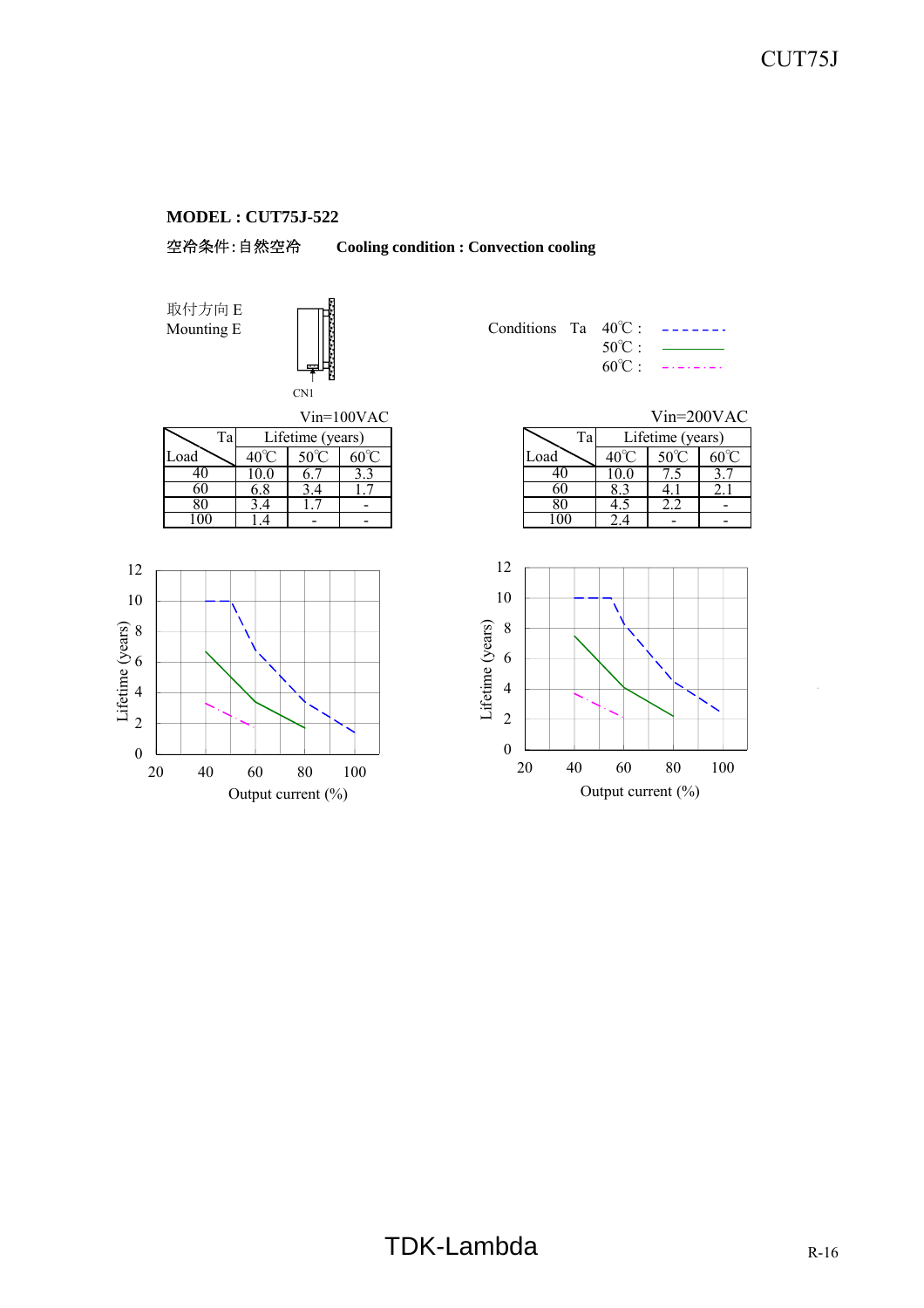

取付方向 F



|  | Conditions Ta $40^{\circ}$ C : $---$ |
|--|--------------------------------------|
|  | $50^{\circ}$ C : $\qquad \qquad$     |
|  | $60^{\circ}$ $\sim$ $       -$       |

|      |       |                  | $Vin=100VAC$   |         |                 | $Vin=200VA$      |                |
|------|-------|------------------|----------------|---------|-----------------|------------------|----------------|
| Ta   |       | Lifetime (years) |                | Ta      |                 | Lifetime (years) |                |
| Load | 40 '  |                  | $60^{\circ}$ C | Load    |                 |                  | $60^{\circ}$ C |
| 4U   | .UU   |                  |                | 4U      | LV.U            | 6 Y              |                |
| 60   | 0.0   |                  | .0             | 60      | $\cdot^{\circ}$ | 3.9              | Z.U            |
| 80   | ر . ر | $\mathbf{0}$ .   |                |         |                 | 4. J             |                |
| 00   |       |                  |                | $.00\,$ |                 |                  |                |
|      |       |                  |                |         |                 |                  |                |



|     |                  |  | $Vin=100VAC$ | $Vin=200VAC$ |      |  |                  |  |
|-----|------------------|--|--------------|--------------|------|--|------------------|--|
| Ta  | Lifetime (years) |  |              |              | Ta   |  | Lifetime (years) |  |
| d   |                  |  |              |              | Load |  |                  |  |
| 40  | Α.               |  |              |              |      |  |                  |  |
| 60  | 0.0              |  | 1.0          |              | ou   |  |                  |  |
|     |                  |  |              |              |      |  | 4. J             |  |
| 100 |                  |  |              |              |      |  |                  |  |
|     |                  |  |              |              |      |  |                  |  |

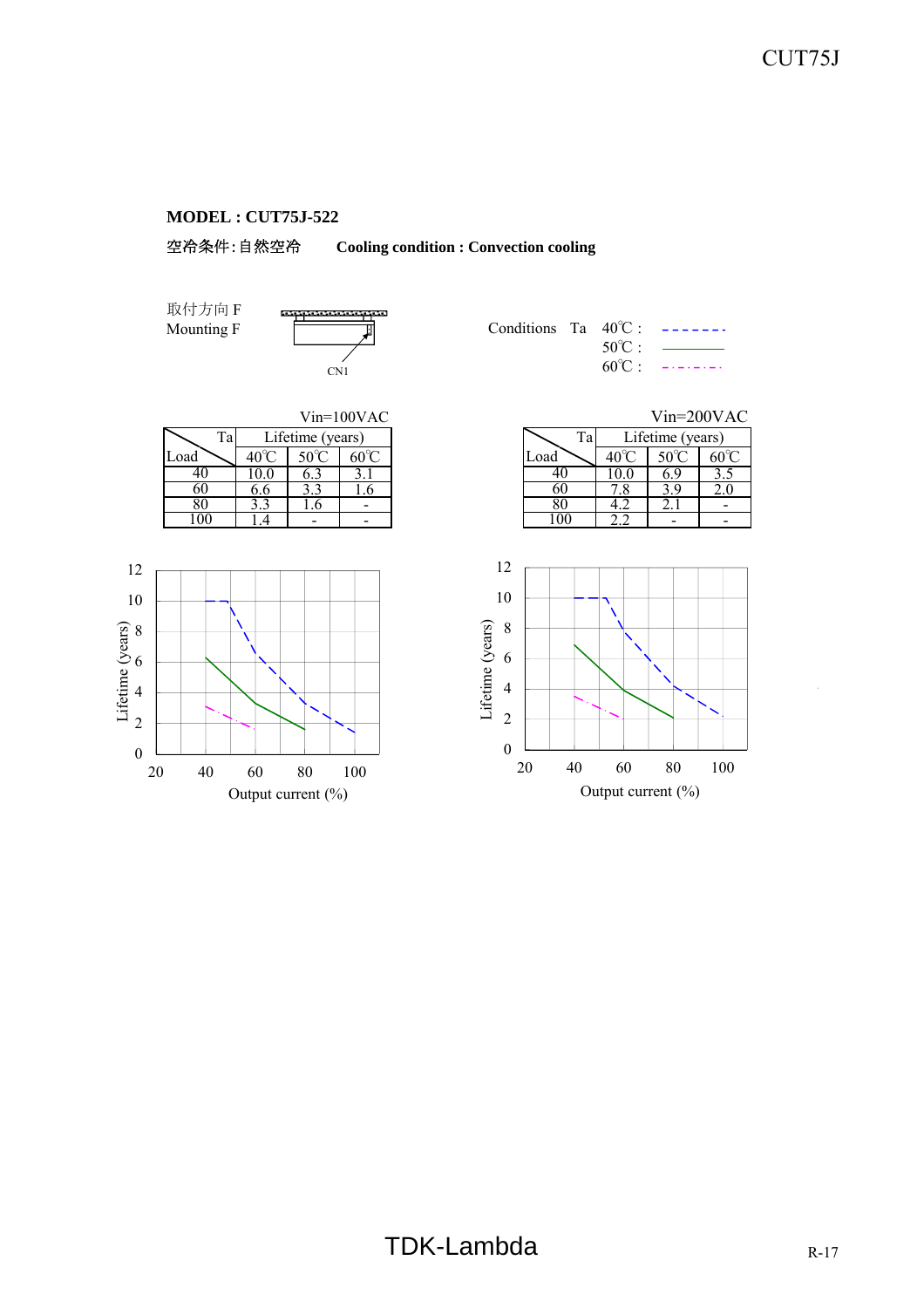

取付方向 A Mounting A



|  | Conditions Ta $40^{\circ}$ C: $---$ |
|--|-------------------------------------|
|  | $50^{\circ}$ $\sim$ $\sim$          |
|  | $60^{\circ}$ C $        -$          |



|                  |               | $Vin=100VAC$ |       |   |                  | $Vin=200VAC$ |
|------------------|---------------|--------------|-------|---|------------------|--------------|
| Lifetime (years) |               |              | Ta    |   | Lifetime (years) |              |
| $40^{\circ}$     |               |              | ∟oad  |   |                  |              |
|                  |               |              |       |   |                  |              |
| 10.0             |               |              | 60    |   |                  |              |
| .6               | $\mathcal{S}$ |              | X١    |   | 4. C             |              |
| $\Lambda$ 3      |               | -            | 1 O N | h | -                |              |

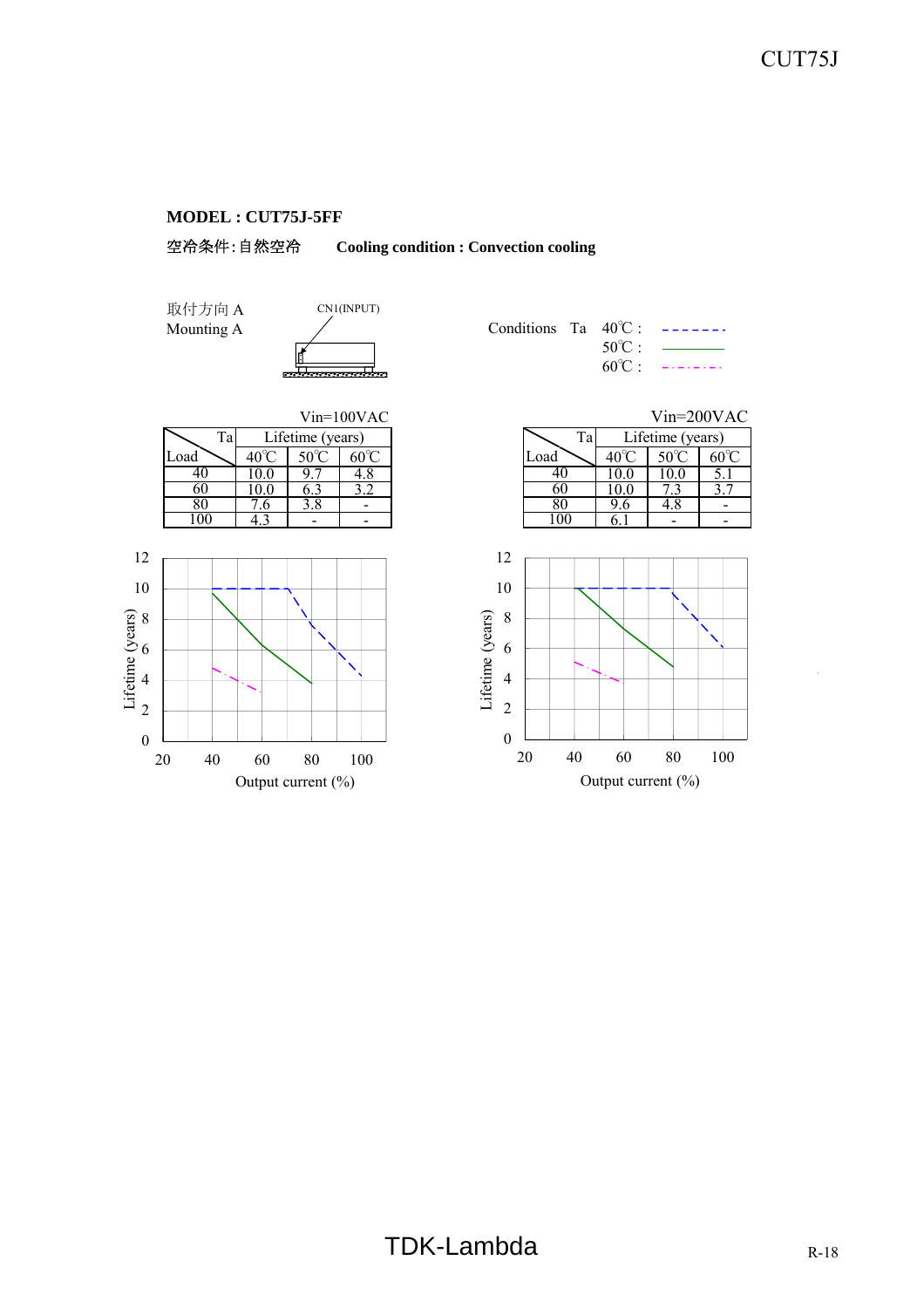空冷条件:自然空冷 **Cooling condition : Convection cooling**

取付方向 B







|                  |           | $Vin=100VAC$ |      |                  | $Vin=200VAC$ |
|------------------|-----------|--------------|------|------------------|--------------|
| Lifetime (years) |           |              | Ta   | Lifetime (years) |              |
| 40°C             |           |              | Load |                  |              |
| 10.0             |           |              |      |                  |              |
| 10.0             |           |              | 60   | 6.9              |              |
|                  | $\cdot$ 0 |              | 80   |                  | ۷.,          |
|                  |           |              |      |                  |              |



 $\overline{\phantom{a}}$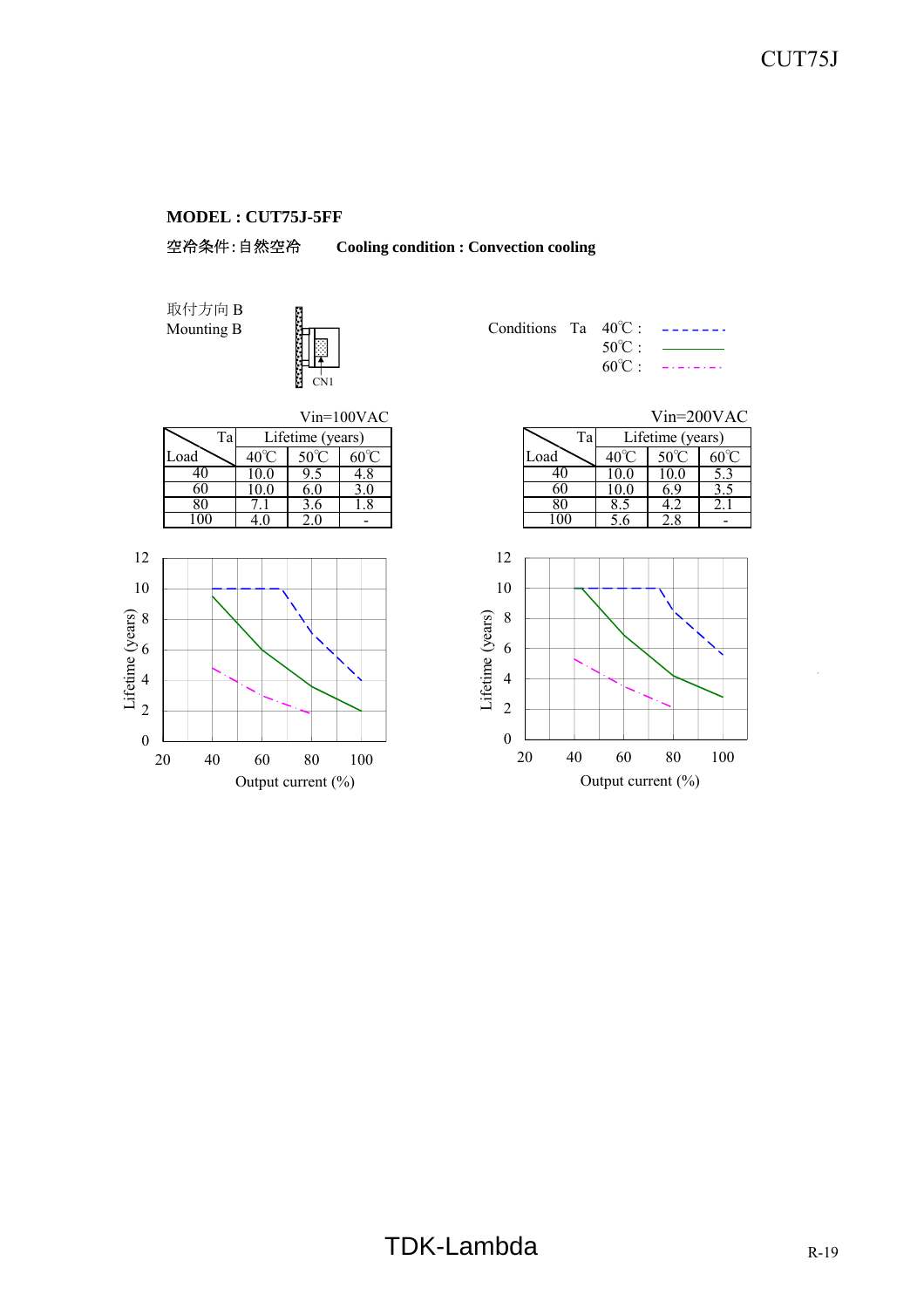空冷条件:自然空冷 **Cooling condition : Convection cooling**

取付方向 C



|      | . .              |              |      |          |                  |                |
|------|------------------|--------------|------|----------|------------------|----------------|
|      |                  | $Vin=100VAC$ |      |          | $Vin=200VA$      |                |
| Ta,  | Lifetime (years) |              | Ta   |          | Lifetime (years) |                |
| Load |                  | $60^{\circ}$ | Load | 40 J     |                  | $60^{\circ}$ C |
| 40   | ۰.٥              |              | 41.  |          | 9:               |                |
| 60   |                  | 3.6          | 60   | LO.O     | 6.8              | 3.4            |
| 80   | +.0              |              |      | $\Omega$ |                  |                |



|  | Conditions Ta $40^{\circ}$ C: ------ |
|--|--------------------------------------|
|  | $50^{\circ}$ $\sim$ $\sim$           |
|  | $60^{\circ}$ $\sim$ $       -$       |

|     |                  | $Vin=100VAC$ |      |   |                  | Vin=200VAC   |
|-----|------------------|--------------|------|---|------------------|--------------|
| Ta  | Lifetime (years) |              | Ta   |   | Lifetime (years) |              |
| d   |                  | $60^{\circ}$ | Load |   | 50°C             | $60^{\circ}$ |
| 40  |                  |              |      |   |                  |              |
| 60  |                  |              | 60   |   | o.ŏ              |              |
| 80  | t.O              |              |      | O | D.U              |              |
| 100 |                  |              |      |   |                  |              |



 $\overline{\phantom{a}}$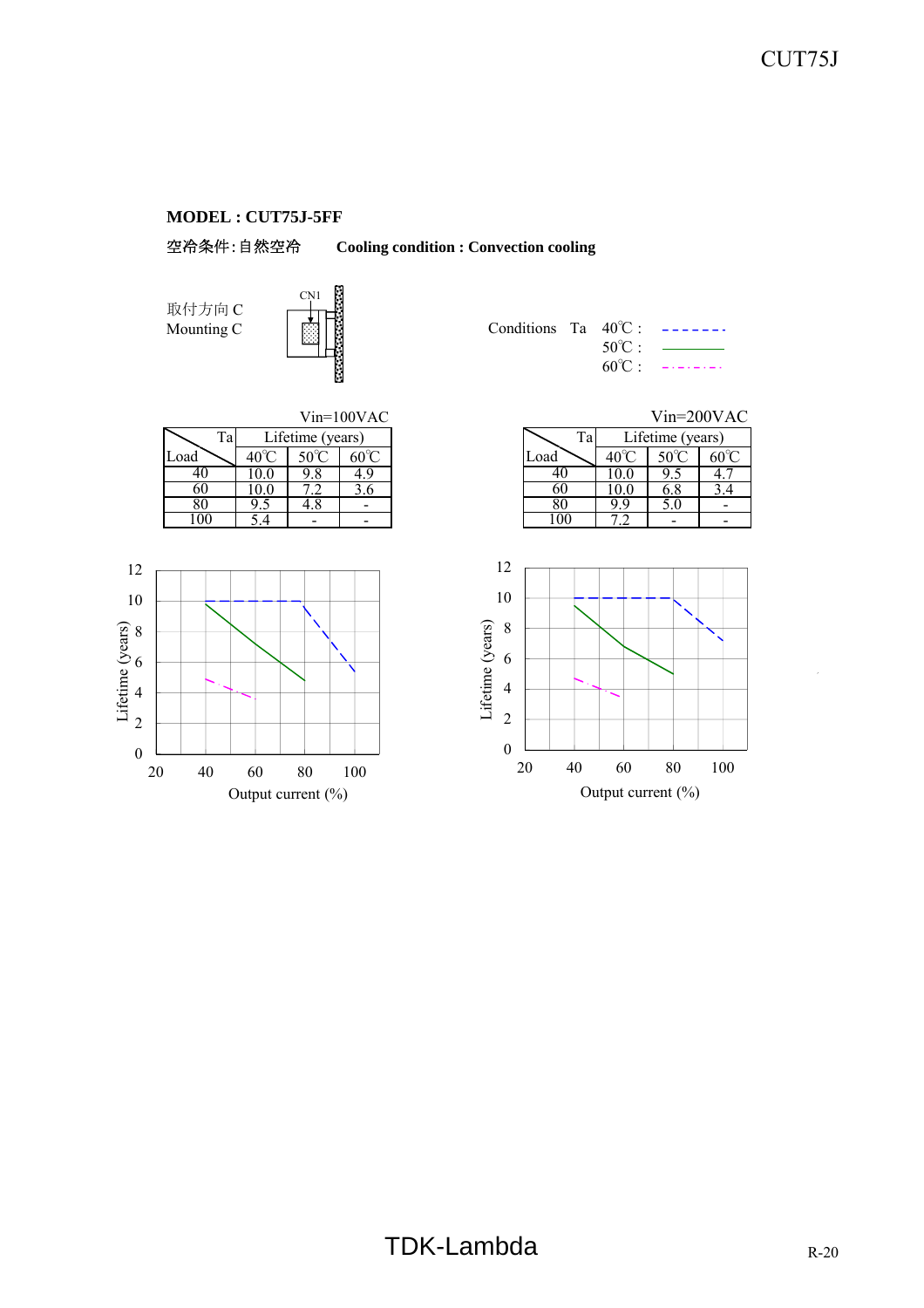空冷条件:自然空冷 **Cooling condition : Convection cooling**

取付方向 D



| Mounting D | 1000000000 | Conditions Ta $40^{\circ}$ C : ------ |                   |                             |
|------------|------------|---------------------------------------|-------------------|-----------------------------|
|            |            |                                       | 50 <sup>°</sup> C |                             |
|            |            |                                       | $60^{\circ}$ C    | المتواطن والمتواطن والمتواز |

|      |              |                        | $Vin=100VAC$   |      |      | $Vin=200VA$      |                |
|------|--------------|------------------------|----------------|------|------|------------------|----------------|
| Ta   |              | Lifetime (years)       |                | Ta   |      | Lifetime (years) |                |
| Load | $40^{\circ}$ | $50^{\circ}\mathrm{C}$ | $60^{\circ}$ C | Load | 40   | $50^{\circ}$     | $60^{\circ}$ C |
| 40   | <b>0.0</b>   |                        |                | 40   |      | .0.U             |                |
| 60   | 0.0          |                        | 3.4            | 6U   | 10.U | $\cdot^{\circ}$  |                |
| 80   | 0.Z          | 4. 1                   | -              | 80   | ۰.4  |                  |                |
| .00  |              |                        | -              | 00   |      | -                |                |



|     |           |                  | $Vin=100VAC$           | $Vin=200VAC$ |      |      |                  |              |  |  |  |
|-----|-----------|------------------|------------------------|--------------|------|------|------------------|--------------|--|--|--|
| Ta  |           | Lifetime (years) |                        |              | Ta   |      | Lifetime (years) |              |  |  |  |
| d   |           |                  | $60^{\circ}\mathrm{C}$ |              | Load |      | $50^{\circ}$     | $60^{\circ}$ |  |  |  |
| 40  | $\cdot$ 0 |                  | ے ۔                    |              |      |      |                  |              |  |  |  |
| 60  | .0.0      |                  |                        |              | nu   | .0.0 |                  |              |  |  |  |
| 80  |           |                  |                        |              |      | '.4  |                  |              |  |  |  |
| 100 |           |                  |                        |              | (1)  |      |                  |              |  |  |  |
|     |           |                  |                        |              |      |      |                  |              |  |  |  |

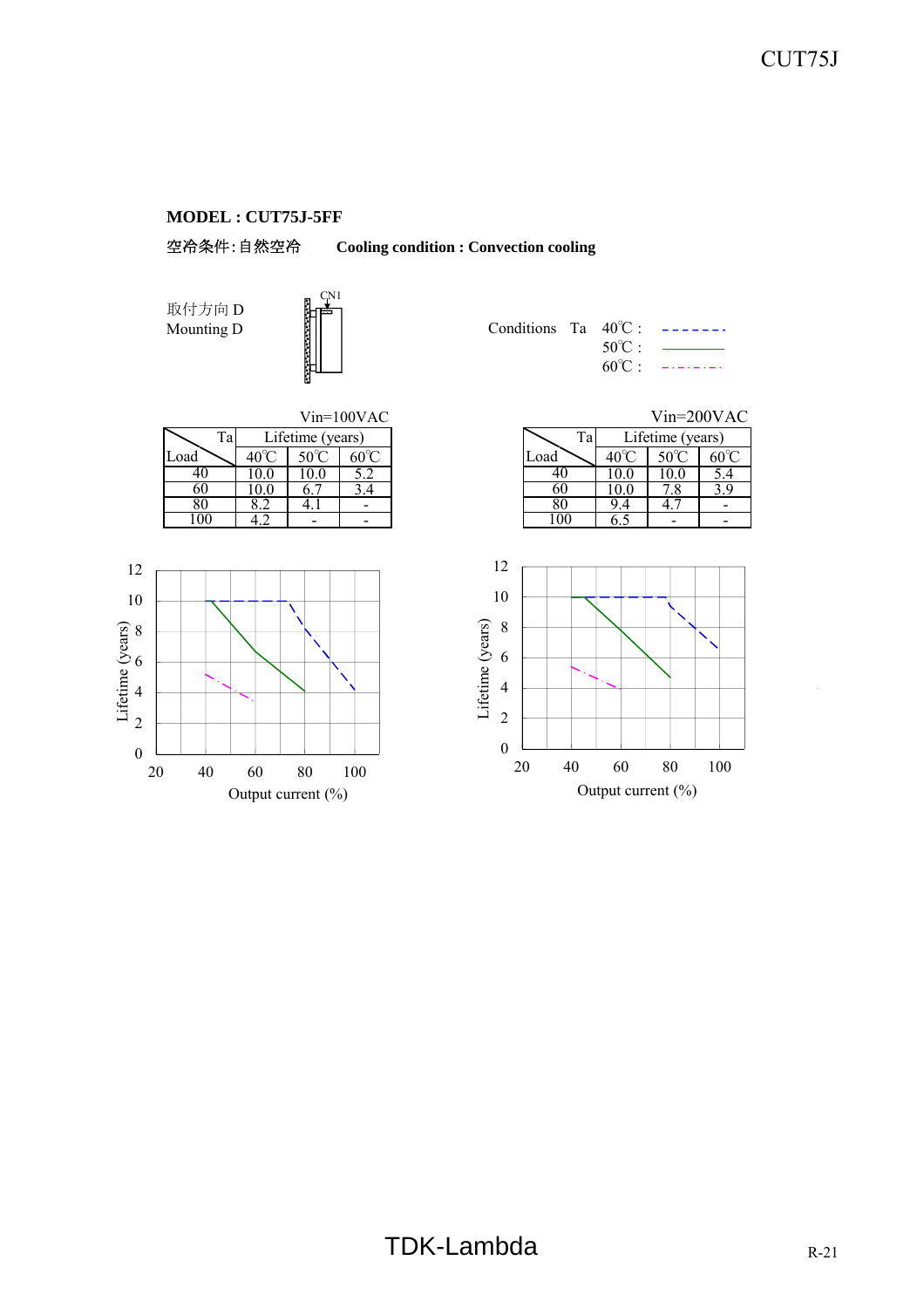

取付方向 E Mounting E  $\|\cdot\|$ 







|  | Conditions Ta $40^{\circ}$ C : $---$ |
|--|--------------------------------------|
|  | $50^{\circ}$ C : $\_\_$              |
|  | $60^{\circ}$ $\sim$ $       -$       |

|      |                  | $Vin=100VAC$ |      | $Vin=200VAC$     |  |
|------|------------------|--------------|------|------------------|--|
|      | Lifetime (years) |              | Ta   | Lifetime (years) |  |
| 4Օ°Ր |                  |              | Load |                  |  |
|      | 0.0              |              | 40.  |                  |  |
|      | 3.O              |              | 60   |                  |  |
| 3.6  | $\cdot$ O        |              | 8U   | ں ۔              |  |
|      |                  |              |      |                  |  |

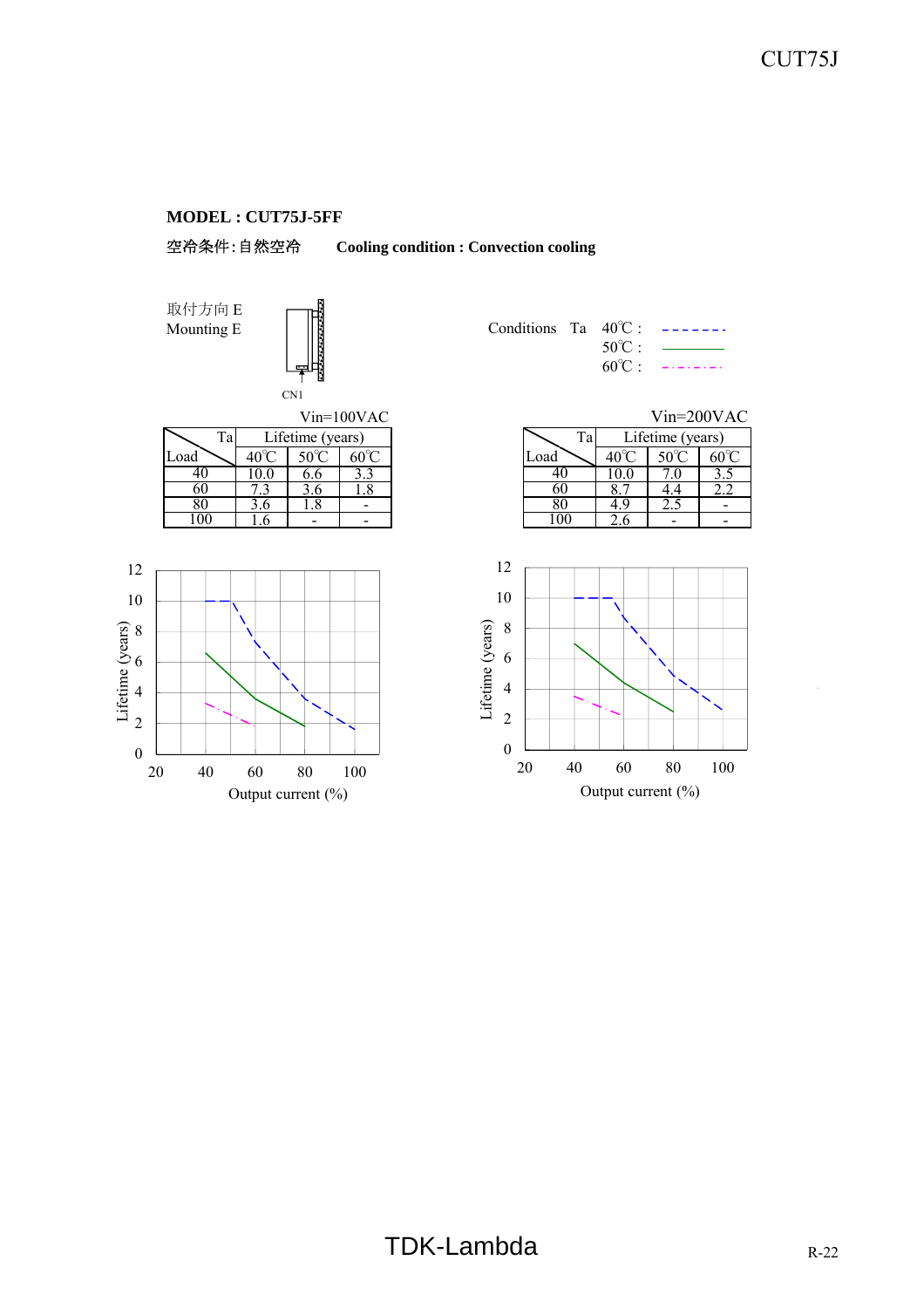

取付方向 F



|  |                  | Conditions Ta $40^{\circ}$ C : $---$                                |
|--|------------------|---------------------------------------------------------------------|
|  | $50^{\circ}$ C : | $\overline{\phantom{a}}$ . The contract of $\overline{\phantom{a}}$ |
|  |                  | $60^{\circ}$ $\sim$ $       \sim$                                   |

|      |            |              |                  |              |       | $Vin=200VA$ |                  |
|------|------------|--------------|------------------|--------------|-------|-------------|------------------|
|      |            |              |                  | Ta           |       |             |                  |
| Load | 40.        | $60^{\circ}$ |                  | Load         |       |             | $60^{\circ}$ C   |
| 4U   | <b>0.0</b> |              |                  | 40           | 1 V.U |             | 4.1              |
| 60   |            | 4. 1         |                  | 60           |       |             |                  |
| 80   | 4.0        |              |                  | പ            | ن. ر  | ∠.          |                  |
| .00  |            | -            |                  | OU           |       | -           |                  |
|      | Ta         |              | Lifetime (years) | $Vin=100VAC$ |       |             | Lifetime (years) |



|     |     |                  | $Vin=100VAC$ |      |                  |    | $Vin=200VAC$   |
|-----|-----|------------------|--------------|------|------------------|----|----------------|
| Ta  |     | Lifetime (years) |              | Ta,  | Lifetime (years) |    |                |
| d   |     |                  | $60^{\circ}$ | Load |                  |    | $60^{\circ}$ C |
| 40  |     |                  |              |      |                  |    |                |
| 60  |     |                  |              | nu   |                  |    |                |
| 80  | 4.0 | ر . ے            |              | 8U   | ر. ر             | ∼. |                |
| 100 |     |                  |              | 00   |                  |    |                |

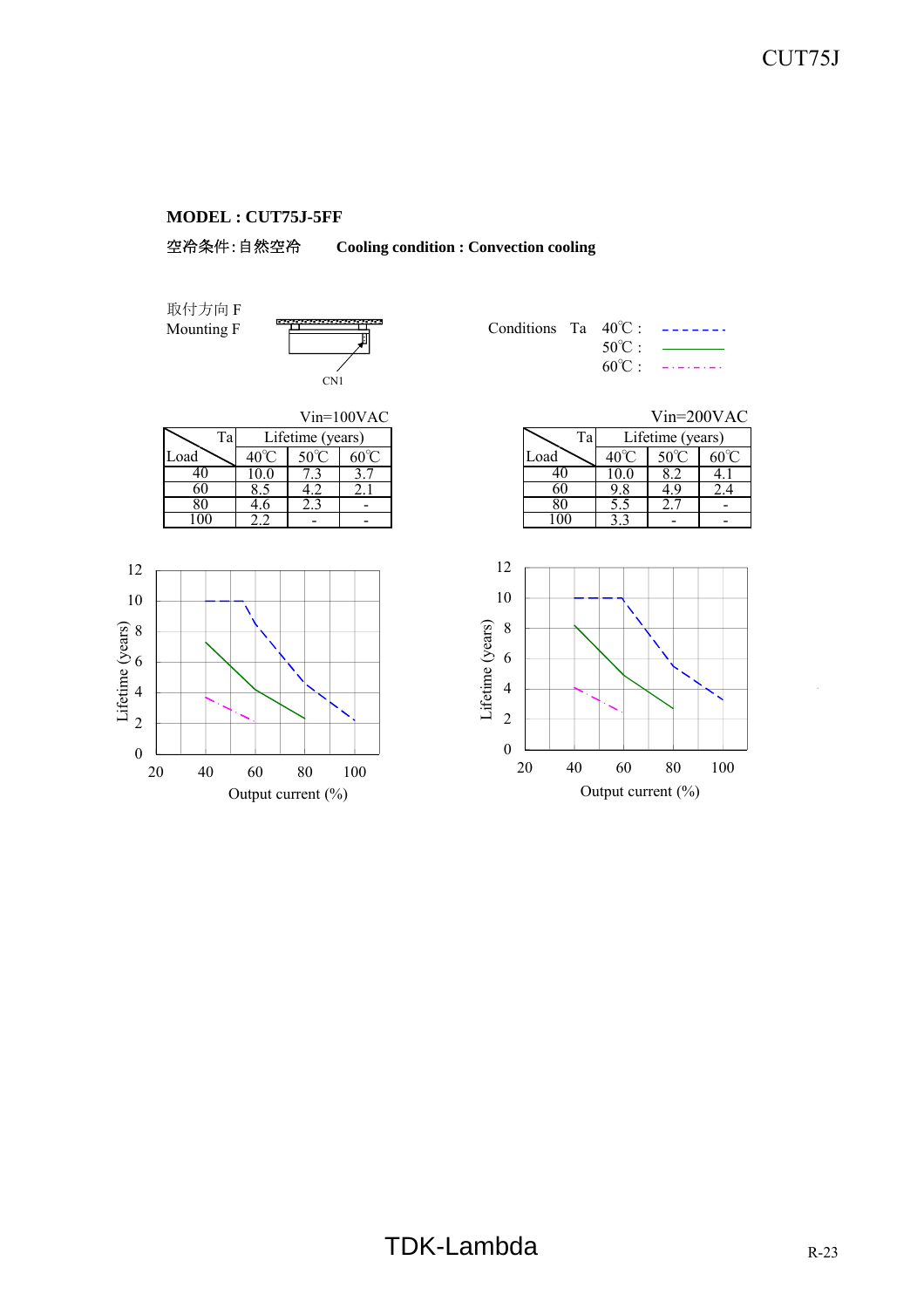### 5.アブノーマル試験 **Abnormal Test**

### **MODEL : CUT75J-522**

### **(1)** 試験条件 **Test Conditions** Input : 200VAC Output : 5V/8A; +12V/2.5A; -12V/0.5A Ta : 25℃

### **(2)** 試験結果 **Test Results**

 <sup>(</sup> Da : Damaged )

|                         |                 | Test position           |                                | Test                                                                     |                       |       |             |         |             |                    |                                                                                  |                                         | Test result                               |                         |                         |                         |                          |
|-------------------------|-----------------|-------------------------|--------------------------------|--------------------------------------------------------------------------|-----------------------|-------|-------------|---------|-------------|--------------------|----------------------------------------------------------------------------------|-----------------------------------------|-------------------------------------------|-------------------------|-------------------------|-------------------------|--------------------------|
|                         |                 |                         |                                | mode                                                                     |                       |       |             |         |             |                    |                                                                                  |                                         |                                           |                         |                         |                         |                          |
|                         |                 |                         |                                |                                                                          | a                     | b     | $\mathbf c$ | $\rm d$ | $\mathbf e$ | $\mathbf f$        | g                                                                                | h                                       | I                                         |                         | $\mathbf k$             | 1                       |                          |
| No.                     | 部品No.           | 試験端子                    | シ<br>$\exists$<br>$\mathsf{h}$ | 才<br>$\overline{1}$<br>$\mathcal{I}^{\circ}$<br>$\overline{\mathcal{L}}$ | 発火                    | 発煙    | 破裂          | 異臭      | 赤<br>熱      | 破<br>損             | ヒ<br>$\overline{\phantom{a}}$<br>$\begin{array}{c} \hline \end{array}$<br>ズ<br>断 | O<br>$\bar{\mathrm{V}}$<br>$\mathbf{P}$ | $\bigcirc$<br>$\mathbf C$<br>$\mathbf{P}$ | 出<br>力<br>断             | 変化な<br>$\cup$           | z<br>$\mathcal{O}$<br>他 | 記事                       |
|                         | Location<br>No. | Test<br>point           | Short                          | Open                                                                     | $\operatorname{Fire}$ | Smoke | Burst       | Smell   | Red hot     | Damaged            | blown<br>Fuse                                                                    |                                         |                                           | output<br>$\frac{1}{2}$ | change<br>$\frac{1}{2}$ | Others                  | Note                     |
| 1                       |                 | $1\sim2$                | $\circ$                        |                                                                          |                       |       |             |         |             |                    |                                                                                  |                                         |                                           |                         | $\overline{\circ}$      |                         |                          |
| $\overline{2}$          |                 | $2\sim3$                | $\circ$                        |                                                                          |                       |       |             |         |             |                    |                                                                                  |                                         |                                           | O                       |                         |                         | CH1 only                 |
| $\overline{\mathbf{3}}$ |                 | $3 \sim 4$              | $\circ$                        |                                                                          |                       |       |             |         |             |                    |                                                                                  |                                         |                                           |                         | O                       |                         |                          |
| $\overline{4}$          |                 | $5 \sim 6$              | $\circ$                        |                                                                          |                       |       |             |         |             | $\circ$            | $\overline{O}$                                                                   |                                         |                                           | $\overline{O}$          |                         |                         | Da: Z101, Q1             |
| 5                       |                 | $6\sim7$                | $\overline{O}$                 |                                                                          |                       |       |             |         |             |                    |                                                                                  |                                         |                                           |                         | $\circ$                 |                         |                          |
| $\overline{6}$          |                 | $7\sim8$                | $\overline{\rm O}$             |                                                                          |                       |       |             |         |             |                    |                                                                                  |                                         |                                           |                         | $\overline{\circ}$      |                         |                          |
| $\overline{7}$          | A102            | 1                       |                                | $\overline{O}$                                                           |                       |       |             |         |             |                    |                                                                                  |                                         |                                           |                         | O                       |                         |                          |
| $\overline{8}$          |                 | $\overline{c}$          |                                | $\circ$                                                                  |                       |       |             |         |             |                    |                                                                                  | O                                       |                                           | O                       |                         |                         |                          |
| $\overline{9}$          |                 | $\overline{\mathbf{3}}$ |                                | $\circ$                                                                  |                       |       |             |         |             |                    |                                                                                  |                                         |                                           |                         |                         | $\circ$                 | CH1 Hiccup               |
| 10                      |                 | $\overline{4}$          |                                | $\overline{\circ}$                                                       |                       |       |             |         |             | $\circ$            | $\overline{O}$                                                                   |                                         |                                           | $\overline{O}$          |                         |                         | Da: A102, Q1, Z101, R106 |
| $\overline{11}$         |                 | 5                       |                                | $\overline{\circ}$                                                       |                       |       |             |         |             |                    |                                                                                  |                                         |                                           | $\overline{O}$          |                         |                         | $CH1$ only               |
| 12                      |                 | $\overline{6}$          |                                | $\circ$                                                                  |                       |       |             |         |             |                    |                                                                                  |                                         |                                           | O                       |                         |                         | CH1 only                 |
| 13                      |                 | $\overline{8}$          |                                | $\overline{\circ}$                                                       |                       |       |             |         |             |                    |                                                                                  |                                         |                                           |                         | $\circ$                 |                         |                          |
| 14                      |                 | $\overline{1} \sim 2$   | O                              |                                                                          |                       |       |             |         |             |                    |                                                                                  |                                         |                                           |                         | $\circ$                 |                         |                          |
| 15                      |                 | $2 \sim 3$              | O                              |                                                                          |                       |       |             |         |             |                    |                                                                                  |                                         |                                           | $\circ$                 |                         |                         | CH2,CH3 only             |
| 16                      |                 | $3 \sim 4$              | $\overline{\rm O}$             |                                                                          |                       |       |             |         |             |                    |                                                                                  |                                         |                                           |                         | $\circ$                 |                         |                          |
| 17                      |                 | $\overline{5}$ ~ 6      | $\overline{O}$                 |                                                                          |                       |       |             |         |             | $\overline{O}$     | $\overline{O}$                                                                   |                                         |                                           | $\overline{\text{O}}$   |                         |                         | Da: Z102,Q2              |
| $\overline{18}$         |                 | $6\sim7$                | $\circ$                        |                                                                          |                       |       |             |         |             |                    |                                                                                  |                                         |                                           |                         | $\circ$                 |                         |                          |
| 19                      |                 | $7\sim8$                | $\overline{\rm O}$             |                                                                          |                       |       |             |         |             |                    |                                                                                  |                                         |                                           |                         | $\circ$                 |                         |                          |
| 20                      | A104            | 1                       |                                | ੋ                                                                        |                       |       |             |         |             |                    |                                                                                  |                                         |                                           |                         | ਠ                       |                         |                          |
| 21                      |                 | $\overline{2}$          |                                | $\overline{O}$                                                           |                       |       |             |         |             |                    |                                                                                  | $\circ$                                 |                                           | $\circ$                 |                         |                         |                          |
| 22                      |                 | $\overline{3}$          |                                | O                                                                        |                       |       |             |         |             |                    |                                                                                  |                                         |                                           |                         |                         | O                       | CH2,3 Hiccup             |
| 23                      |                 | $\overline{4}$          |                                | $\overline{\circ}$                                                       |                       |       |             |         |             | $\circ$            | $\circ$                                                                          |                                         |                                           | $\circ$                 |                         |                         | Da: A104,Z102,Q2,R155    |
| 24                      |                 | 5                       |                                | $\circ$                                                                  |                       |       |             |         |             |                    |                                                                                  |                                         |                                           | $\circ$                 |                         |                         | CH2,CH3 only             |
| 25                      |                 | $\overline{6}$          |                                | $\circ$                                                                  |                       |       |             |         |             |                    |                                                                                  |                                         |                                           | O                       |                         |                         | CH2,CH3 only             |
| 26                      |                 | $\overline{8}$          |                                | $\overline{O}$                                                           |                       |       |             |         |             |                    |                                                                                  |                                         |                                           |                         | $\circ$                 |                         |                          |
| 27                      |                 | $\overline{G}$          |                                | $\circ$                                                                  |                       |       |             |         |             | $\circ$            | $\circ$                                                                          |                                         |                                           | $\circ$                 |                         |                         | Da: Z101, Q1             |
| 28                      |                 | $\overline{D}$          |                                | $\circ$                                                                  |                       |       |             |         |             |                    |                                                                                  |                                         |                                           | O                       |                         |                         | CH1 only                 |
|                         | Q1              | $\overline{S}$          |                                | $\overline{\circ}$                                                       |                       |       |             |         |             |                    |                                                                                  |                                         |                                           | $\overline{O}$          |                         |                         | CH1 only                 |
| $\frac{29}{30}$         |                 | $G \sim S$              | $\overline{\rm O}$             |                                                                          |                       |       |             |         |             |                    |                                                                                  |                                         |                                           | $\overline{\rm O}$      |                         |                         | $\overline{CH1}$ only    |
| 31                      |                 | $D\sim G$               | O                              |                                                                          |                       |       |             |         |             | $\circ$            | $\circ$                                                                          |                                         |                                           | O                       |                         |                         | Da: Z101,Q1              |
| 32                      |                 | $D \sim S$              | $\overline{\circ}$             |                                                                          |                       |       |             |         |             | $\overline{\circ}$ | $\overline{\circ}$                                                               |                                         |                                           | $\overline{\circ}$      |                         |                         | Da: Z101                 |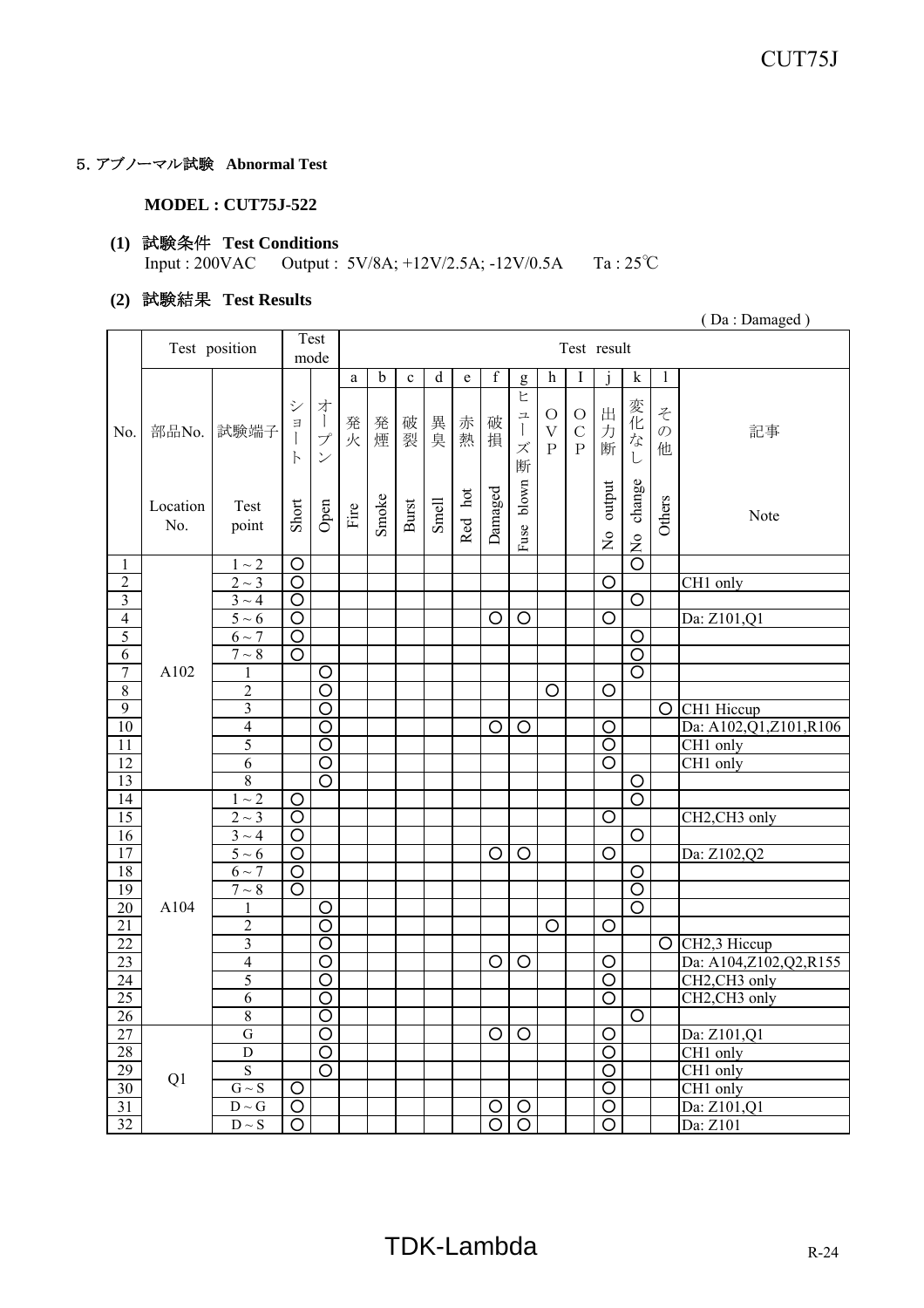| (Da: Damaged) |  |
|---------------|--|
|---------------|--|

|                 |                | Test position                |                       | Test                                              | Test result  |       |             |             |         |                         |                               |                    |               |                               |                                 |               |                                          |
|-----------------|----------------|------------------------------|-----------------------|---------------------------------------------------|--------------|-------|-------------|-------------|---------|-------------------------|-------------------------------|--------------------|---------------|-------------------------------|---------------------------------|---------------|------------------------------------------|
|                 |                |                              |                       | mode                                              |              |       |             |             |         |                         |                               |                    |               |                               |                                 |               |                                          |
|                 |                |                              |                       |                                                   | $\mathbf{a}$ | b     | $\mathbf c$ | $\mathbf d$ | e       | f                       | $\mathbf g$                   | h                  |               |                               | k                               | $\mathbf{I}$  |                                          |
|                 |                |                              | シ                     | 才                                                 |              |       |             |             |         |                         | ヒ                             | $\bigcirc$         | $\circ$       | 出                             |                                 | そ             |                                          |
| No.             | 部品No.          |                              | $\exists$             | $\begin{array}{c} \hline \end{array}$             | 発            | 発     | 破           | 異臭          | 赤       | 破                       | $\overline{1}$                | $\bar{\mathrm{V}}$ | $\mathcal{C}$ | 力                             | 変化な                             | $\mathcal{O}$ | 記事                                       |
|                 |                |                              | $\vdash$              | $\mathcal{I}^{\circ}$<br>$\overline{\mathscr{S}}$ | 火            | 煙     | 裂           |             | 熱       | 損                       | ズ                             | $\overline{P}$     | $\mathbf P$   | 断                             | L                               | 他             |                                          |
|                 |                |                              |                       |                                                   |              |       |             |             |         |                         | 断                             |                    |               |                               |                                 |               |                                          |
|                 |                |                              |                       |                                                   |              |       |             |             |         |                         | Fuse blown                    |                    |               | output                        | change                          |               |                                          |
|                 | Location       | Test                         | Short                 | Open                                              | Fire         | Smoke | Burst       | Smell       |         |                         |                               |                    |               |                               |                                 | Others        | Note                                     |
|                 | No.            | point                        |                       |                                                   |              |       |             |             | Red hot | Damaged                 |                               |                    |               | $\frac{1}{2}$                 | $\frac{\mathsf{o}}{\mathsf{X}}$ |               |                                          |
| 33              |                | G                            |                       | O                                                 |              |       |             |             |         | $\overline{\rm O}$      | $\overline{\circ}$            |                    |               | $\overline{\circ}$            |                                 |               | Da: Z102,Q2                              |
| 34              |                | $\mathbf D$                  |                       | $\overline{\circ}$                                |              |       |             |             |         |                         |                               |                    |               | $\overline{\rm O}$            |                                 |               | CH2,CH3 only                             |
| 35              |                | ${\bf S}$                    |                       | $\circ$                                           |              |       |             |             |         |                         |                               |                    |               | $\circ$                       |                                 |               | CH2,CH3 only                             |
| 36              | Q2             | $G - S$                      | O                     |                                                   |              |       |             |             |         |                         |                               |                    |               | $\circ$                       |                                 |               | CH2,CH3 only                             |
|                 |                | $D - G$                      | $\circ$               |                                                   |              |       |             |             |         |                         |                               |                    |               | $\circ$                       |                                 |               | Da: Z102,Q2                              |
| $\overline{37}$ |                |                              |                       |                                                   |              |       |             |             |         | O<br>$\overline{\rm O}$ | $\circ$<br>$\overline{O}$     |                    |               | $\circ$                       |                                 |               |                                          |
| 38              |                | $\mathbf{D}$ - $\mathbf{S}$  | $\circ$               |                                                   |              |       |             |             |         |                         |                               |                    |               |                               |                                 |               | Da: Z102                                 |
| 39              |                |                              | $\circ$               |                                                   |              |       |             |             |         |                         | $\overline{O}$                |                    |               | $\circ$                       |                                 |               |                                          |
| 40              | C6             |                              |                       | O                                                 |              |       |             |             |         |                         |                               |                    |               |                               |                                 | $\circ$       | Audible noise, all output                |
|                 |                |                              |                       |                                                   |              |       |             |             |         |                         |                               |                    |               | $\circ$                       |                                 |               | ripple increase                          |
| 41              |                | $1 - 2(3 - 4)$<br>$2 \sim 3$ | $\circ$<br>$\circ$    |                                                   |              |       |             |             |         |                         | $\circ$<br>$\overline{\rm O}$ |                    |               | $\overline{O}$                |                                 |               |                                          |
| 42<br>43        | D1             | $1\sim\overline{4}$          | $\circ$               |                                                   |              |       |             |             |         |                         | $\overline{\text{O}}$         |                    |               |                               |                                 |               |                                          |
| 44              |                |                              |                       |                                                   |              |       |             |             |         |                         |                               |                    |               | $\circ$<br>$\overline{\circ}$ |                                 |               |                                          |
| $\overline{45}$ |                | 1(4)<br>2(3)                 |                       | $\circ$<br>$\overline{\circ}$                     |              |       |             |             |         |                         |                               |                    |               | $\overline{\rm O}$            |                                 |               |                                          |
| 46              |                |                              | $\circ$               |                                                   |              |       |             |             |         |                         |                               |                    | O             | $\overline{O}$                |                                 |               |                                          |
| 47              | D51            |                              |                       | $\circ$                                           |              |       |             |             |         | O                       |                               |                    |               | $\circ$                       |                                 |               | CH1 only<br>Da: A102, CH1 only           |
| 48              |                |                              | $\circ$               |                                                   |              |       |             |             |         |                         |                               |                    |               | $\overline{\rm O}$            |                                 |               | CH2,CH3 only                             |
| 49              | D61            |                              |                       | $\circ$                                           |              |       |             |             |         |                         |                               |                    |               | O                             |                                 |               | CH2,CH3 only                             |
| 50              |                |                              | $\circ$               |                                                   |              |       |             |             |         |                         |                               |                    |               | $\circ$                       |                                 |               | CH2,CH3 only                             |
| 51              | D62            |                              |                       | $\circ$                                           |              |       |             |             |         |                         |                               | $\circ$            |               | $\circ$                       |                                 |               |                                          |
| $\overline{52}$ |                | $1 - 3$                      | $\circ$               |                                                   |              |       |             |             |         | $\circ$                 | $\circ$                       |                    |               | $\circ$                       |                                 |               | Da: Z101, Q1, R106                       |
| 53              |                | $3 - 4$                      | $\circ$               |                                                   |              |       |             |             |         |                         | $\circ$                       |                    |               | $\circ$                       |                                 |               |                                          |
| $\overline{54}$ |                | $4 - 5$                      | $\circ$               |                                                   |              |       |             |             |         |                         |                               |                    |               | $\circ$                       |                                 |               | CH1 only                                 |
| $\overline{55}$ | T1             | 9,10~11,12                   | $\circ$               |                                                   |              |       |             |             |         |                         |                               |                    | $\circ$       | $\overline{O}$                |                                 |               | CH1 only                                 |
| 56              |                | 1(3)                         |                       | $\overline{O}$                                    |              |       |             |             |         |                         |                               |                    |               | $\overline{O}$                |                                 |               | CH1 only                                 |
| 57              |                | 4(5)                         |                       | $\overline{\circ}$                                |              |       |             |             |         |                         |                               |                    |               |                               |                                 | $\circ$       | CH1 Hiccup                               |
| $\overline{58}$ |                | 9(10, 11, 12)                |                       | $\overline{O}$                                    |              |       |             |             |         |                         |                               |                    |               |                               | $\circ$                         |               |                                          |
| 59              |                | $1~-3$                       | $\circ$               |                                                   |              |       |             |             |         |                         |                               |                    |               | $\circ$                       |                                 |               | CH2,CH3 only                             |
| $\overline{60}$ |                | $3 - 4$                      | $\overline{\circ}$    |                                                   |              |       |             |             |         | O                       | $\circ$                       |                    |               | $\overline{\circ}$            |                                 |               | Da: Z302                                 |
| 61              |                | $4 - 6$                      | $\overline{\circ}$    |                                                   |              |       |             |             |         | $\overline{\circ}$      | $\overline{\circ}$            |                    |               | $\overline{\circ}$            |                                 |               | Da: Z102, Q2, R155, R156                 |
| 62              |                | $7 - 9$                      | $\circ$               |                                                   |              |       |             |             |         |                         |                               |                    | $\circ$       | $\overline{O}$                |                                 |               | CH2,CH3 only                             |
| 63              | T <sub>2</sub> | $10 - 11$                    | $\overline{\bigcirc}$ |                                                   |              |       |             |             |         |                         |                               |                    | $\circ$       | $\overline{O}$                |                                 |               | CH2,CH3 only                             |
| 64              |                | 1(3)                         |                       | $\circ$                                           |              |       |             |             |         |                         |                               |                    |               |                               |                                 | O             | CH <sub>2</sub> , CH <sub>3</sub> Hiccup |
| 65              |                | 4(6)                         |                       | $\overline{\circ}$                                |              |       |             |             |         |                         |                               |                    |               | $\circ$                       |                                 |               | CH2,CH3 only                             |
| 66              |                | 7(9)                         |                       | ਠ                                                 |              |       |             |             |         |                         |                               | $\circ$            |               | $\overline{O}$                |                                 |               |                                          |
| $\overline{67}$ |                | 10(11)                       |                       | $\circ$                                           |              |       |             |             |         |                         |                               | $\overline{O}$     |               | $\circ$                       |                                 |               |                                          |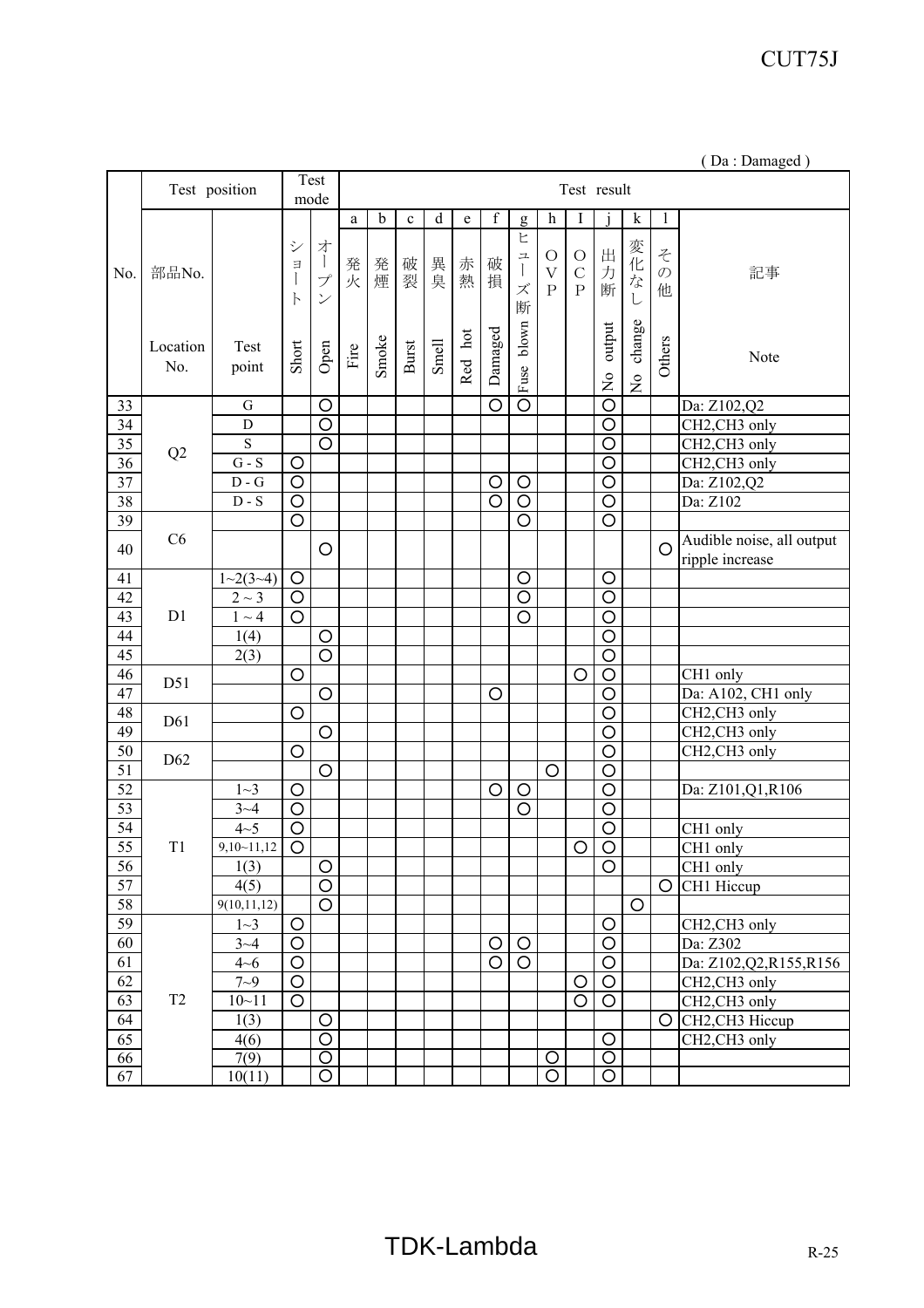### 6.振動試験 **Vibration Test**

**MODEL** : **CUT75J-5FF**

### **(1)** 振動試験種類 **Vibration Test Class**

掃引振動数耐久試験 Frequency variable endurance test

### **(2)** 使用振動試験装置 **Equipment Used**

Vibrator V870 (LDS CORP. UK)

**(3)** 試験条件 **Test Conditions**

| ・周波数範囲          | : $10\sim$ 55Hz                | ・振動方向       | X, Y, Z     |
|-----------------|--------------------------------|-------------|-------------|
| Sweep frequency |                                | Direction   |             |
| ・掃引時間           | : 1.0分間                        | ·試験時間       | : 各方向共 1時間  |
| Sweep time      | $1.0$ min                      | Sweep count | 1 hour each |
| ・加速度            | : 一定 19.6m/s <sup>2</sup> (2G) |             |             |
| Acceleration    | Constant                       |             |             |

### **(4)** 試験方法 **Test Method**



### **(5)** 判定条件 **Acceptable Conditions**

- 1. 破壊しない事
	- Not to be broken.
- 2. 試験後の出力に異常がない事 No abnormal output after test.
- **(6)** 試験結果 **Test Results**

合格 **OK**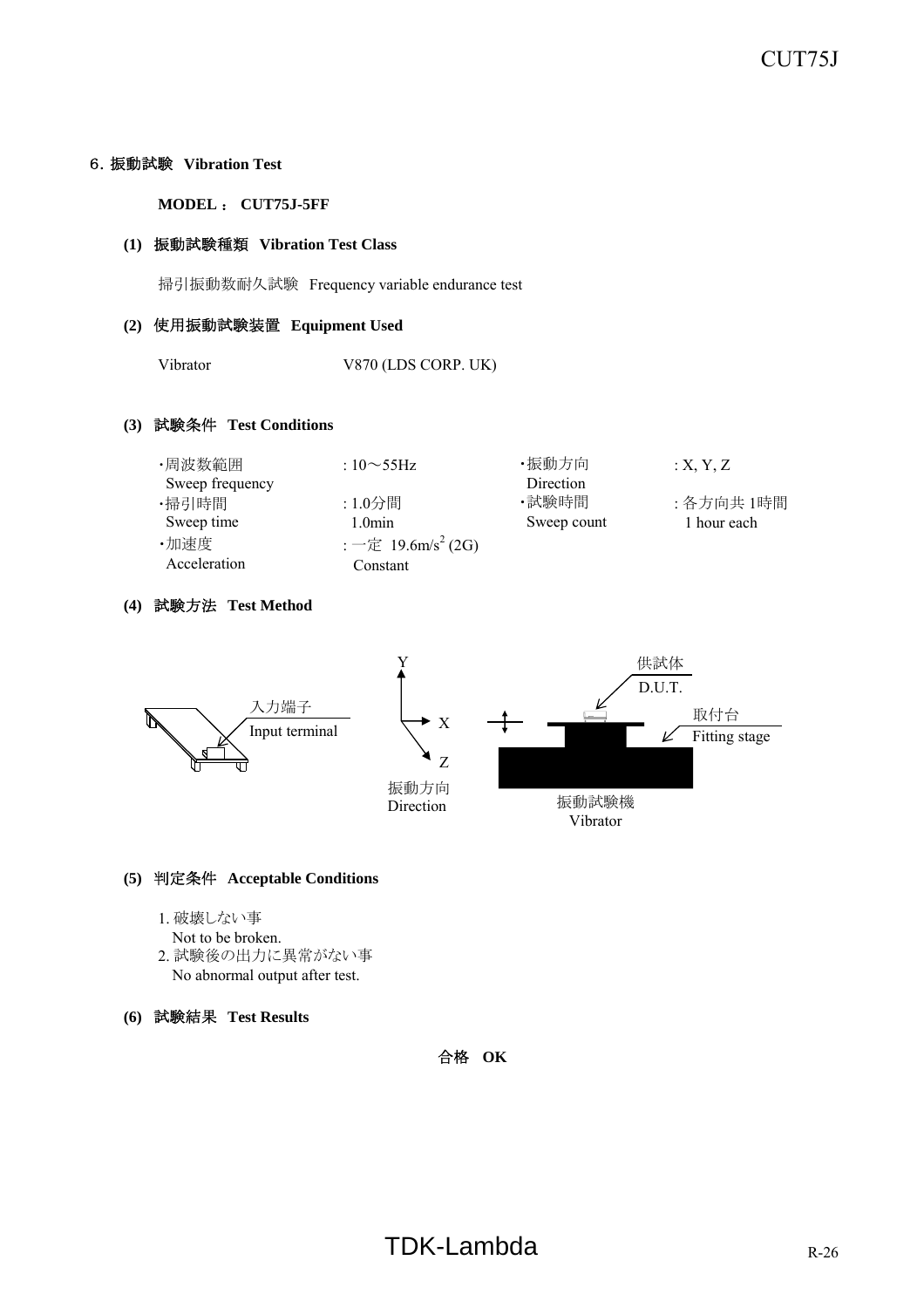### 7.ノイズシミュレート試験 **Noise Simulate Test**

#### **MODEL** : **CUT75J-5FF**

### **(1)** 試験回路及び測定器 **Test Circuit and Equipment**



### **(2)** 試験条件 **Test Conditions**

| ・入力電圧               | : $100, 230$ VAC    | ・ノイズ雷圧         | : $0\infty 2kV$    |
|---------------------|---------------------|----------------|--------------------|
| Input voltage       |                     | Noise level    |                    |
| ・出力電圧               | :定格                 | ・位相            | : $0 \sim 360$ deg |
| Output Voltage      | Rated               | Phase          |                    |
| ・出力電流               | $: 0\%, 100\%$      | · 極性           | $: +,-$            |
| Output current      |                     | Polarity       |                    |
| ·周囲温度               | $\cdot$ 25°C        | ・印加モード         | :コモン、ノーマル          |
| Ambient temperature |                     | Mode           | Common, Normal     |
| ・パルス幅               | : $50 \sim 1000$ ns | ・トリガ選択         | $:$ Line           |
| Pulse width         |                     | Trigger select |                    |

### **(3)** 判定条件 **Acceptable Conditions**

- 1. 破壊しない事
	- Not to be broken.
- 2. 出力がダウンしない事 Not to be shut down output.
- 3. その他異常のない事 No other out of orders.

### **(4)** 試験結果 **Test Results**

合格 **OK**